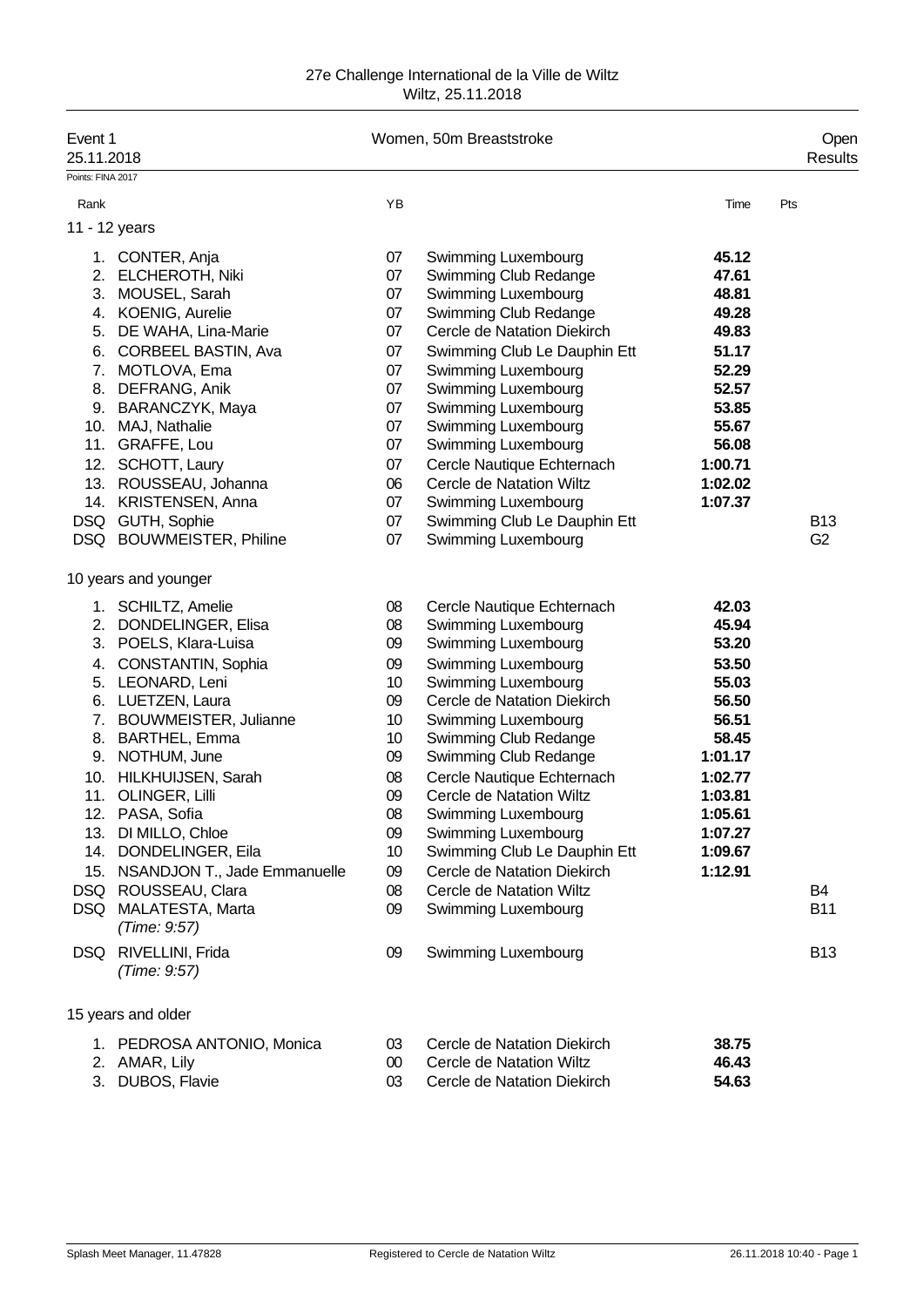#### Event 1, Women, 50m Breaststroke

# 13 - 14 years 1. DEVISCOUR, Sarah 05 Cercle Nautique Echternach **43.29** 2. PINTO TEIXEIRA, Martha 04 Cercle de Natation Wiltz **46.54** 3. CORREIA, Eva 05 Cercle de Natation Diekirch **47.53** 4. BECK, Morgane 04 Swimming Club Redange **50.93** 5. JEITZ-WAMPACH, Mia 04 Cercle Nautique Echternach **50.97** Swimming Luxembourg **B13** *(Time: 9:57)*

| Event 2<br>25.11.2018 |                                                     | Men, 50m Breaststroke | Open<br>Results                 |         |            |
|-----------------------|-----------------------------------------------------|-----------------------|---------------------------------|---------|------------|
| Points: FINA 2017     |                                                     |                       |                                 |         |            |
| Rank                  |                                                     | YB                    |                                 | Time    | Pts        |
|                       | 11 - 12 years                                       |                       |                                 |         |            |
|                       | 1. PASSER, Daniel                                   | 07                    | Swimming Luxembourg             | 43.60   |            |
|                       | 2. DUSEMON, Paul                                    | 07                    | Swimming Luxembourg             | 46.70   |            |
|                       | 3. PUETZ, Jonah                                     | 07                    | Swimming Club Le Dauphin Ett    | 47.19   |            |
|                       | 4. JAAS, Joe                                        | 06                    | Swimming Club Le Dauphin Ett    | 48.09   |            |
|                       | 5. WIRTH, Neckel                                    | 07                    | Cercle de Natation Wiltz        | 50.24   |            |
|                       | 6. EVEN, Renaud                                     | 07                    | Cercle de Natation Wiltz        | 50.55   |            |
|                       | 7. LEONARD, Lou                                     | 07                    | Swimming Luxembourg             | 51.37   |            |
|                       | 10 years and younger                                |                       |                                 |         |            |
|                       | 1. ORTIZ BOGDANOV, Pablo                            | 08                    | Swimming Luxembourg             | 47.75   |            |
|                       | 2. BOURG, Nicolas                                   | 08                    | Swimming Luxembourg             | 48.33   |            |
|                       | 3. SAMMARCO, Andrea                                 | 08                    | Swimming Luxembourg             | 51.01   |            |
|                       | 4. BEHLIL, Alp                                      | 09                    | Swimming Luxembourg             | 52.02   |            |
|                       | 5. STAICU, David                                    | 08                    | Swimming Club Le Dauphin Ett    | 54.23   |            |
|                       | 6. KIDD, Alexander                                  | 09                    | Swimming Luxembourg             | 54.92   |            |
|                       | 7. SIEDLECKI, Michal                                | 08                    | Swimming Luxembourg             | 55.35   |            |
|                       | 8. GEORGIEV, Theodor                                | 08                    | Swimming Luxembourg             | 55.47   |            |
|                       | 9. SCHEECK, Lennox                                  | 10                    | Swimming Club Redange           | 56.03   |            |
|                       | 10. KUNEN, Fynn                                     | 08                    | Swimming Luxembourg             | 56.85   |            |
|                       | 11. ORTIZ, Santiago                                 | 10                    | Swimming Luxembourg             | 57.48   |            |
|                       | 12. FERREIRA, Noah                                  | 08                    | Cercle Nautique Echternach      | 57.54   |            |
|                       | 13. TROIA REVERTE, Giacomo                          | 09                    | Swimming Club Le Dauphin Ett    | 58.19   |            |
|                       | 14. DAKEU NGAHA, David Owen                         | 08                    | Cercle de Natation Diekirch     | 1:00.39 |            |
|                       | 15. MOOG, Paul                                      | 10                    | Swimming Luxembourg             | 1:03.47 |            |
|                       | 16. BERTEMES, Noah                                  | 09                    | Swimming Luxembourg             | 1:24.69 |            |
|                       | 17. FIGUEIROA MUNOZ, Luis Guilherme                 | 08                    | Cercle de Natation Diekirch     | 1:31.73 |            |
|                       | DSQ FIGUEIROA MUNOZ, Marco Antonio<br>(Time: 10:09) | 08                    | Cercle de Natation Diekirch     |         | <b>B1</b>  |
|                       | DSQ SCHAEFFER, Jack<br>(Time: 10:20)                | 10                    | <b>Cercle de Natation Wiltz</b> |         | <b>B2</b>  |
|                       | DSQ RICHETTA, Alexander<br>(Time: 10:15)            | 10                    | Swimming Luxembourg             |         | <b>B14</b> |
| DSQ                   | <b>TYMRAK, Martin</b><br>(Time: 10:15)              | 09                    | Swimming Luxembourg             |         | B4         |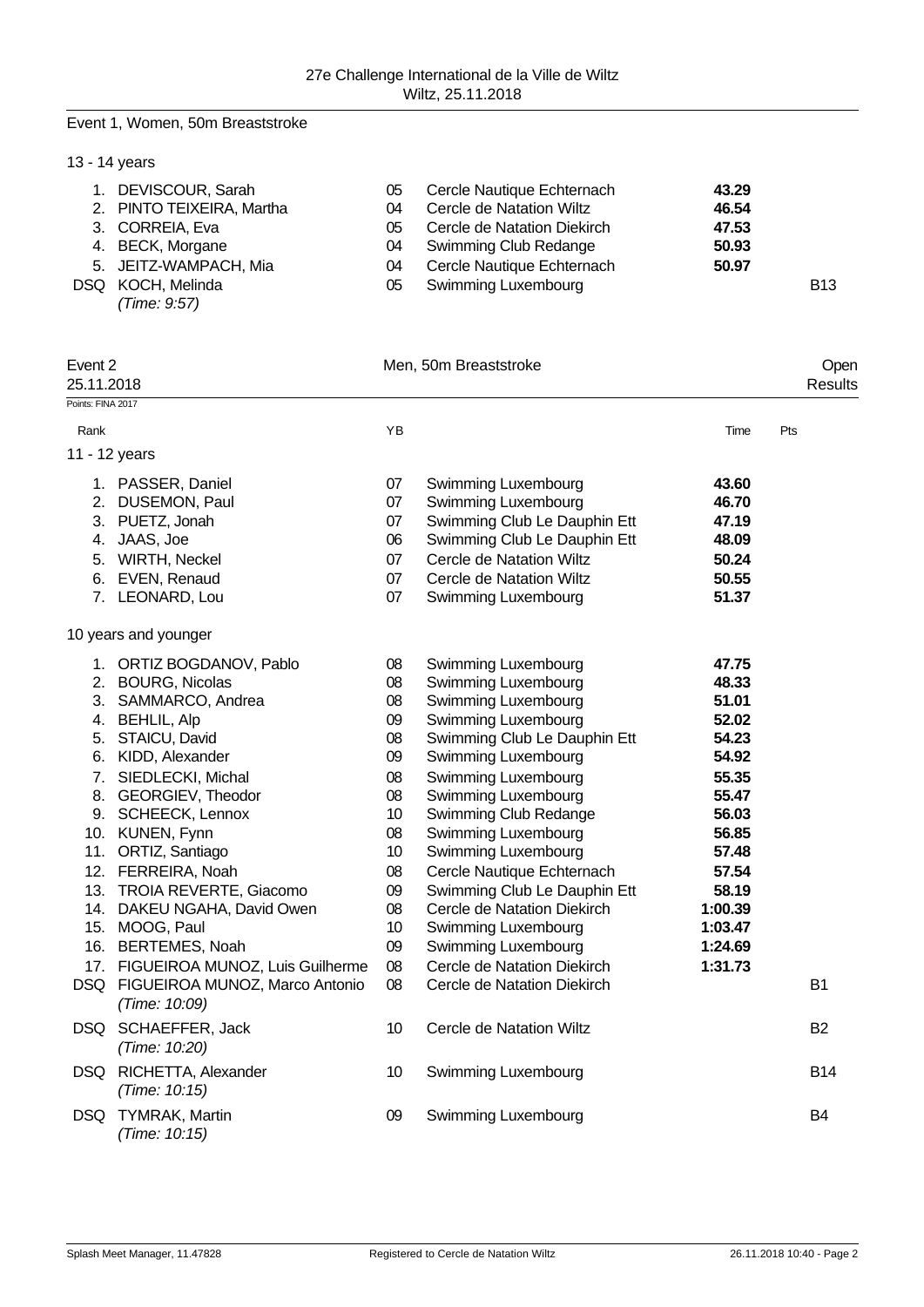### Event 2, Men, 50m Breaststroke

|  | 15 years and older |  |  |
|--|--------------------|--|--|
|--|--------------------|--|--|

| 1. CIRELLI, Marco<br>2. JACOBY, Dale<br>3. NICOLAS, Jeff<br>4. HASANOVIC, Adin | 02<br>02<br>03<br>02 | Swimming Club Redange<br>Cercle de Natation Wiltz<br>Cercle de Natation Wiltz<br>Cercle de Natation Wiltz | 35.51<br>35.77<br>38.53<br>41.45 |
|--------------------------------------------------------------------------------|----------------------|-----------------------------------------------------------------------------------------------------------|----------------------------------|
| 13 - 14 years                                                                  |                      |                                                                                                           |                                  |
| DENTER, Arthur                                                                 | 04                   | Cercle Nautique Echternach                                                                                | 36.14                            |

| Event 3           |                               |    | Women, 100m Backstroke       |         |                |                 | Open    |
|-------------------|-------------------------------|----|------------------------------|---------|----------------|-----------------|---------|
| Points: FINA 2017 | 25.11.2018                    |    |                              |         |                |                 | Results |
|                   |                               |    |                              |         |                |                 |         |
| Rank              |                               | YB |                              | Time    | Pts            | 50 <sub>m</sub> | 100m    |
|                   | 11 - 12 years                 |    |                              |         |                |                 |         |
|                   | 1. NOTHUM, Gwen               | 06 | Swimming Club Redange        | 1:19.06 |                | 37.97           | 41.09   |
| 2.                | OLINGER, Tina                 | 06 | Cercle de Natation Wiltz     | 1:28.92 |                | 42.30           | 46.62   |
| 3.                | MOTLOVA, Ema                  | 07 | Swimming Luxembourg          | 1:47.68 |                | 52.99           | 54.69   |
|                   | 4. BARANCZYK, Maya            | 07 | Swimming Luxembourg          | 1:53.45 |                | 51.75           | 1:01.70 |
|                   | 5. SCHOTT, Laury              | 07 | Cercle Nautique Echternach   | 2:02.59 |                | 59.01           | 1:03.58 |
| DSQ               | DEFRANG, Anik                 | 07 | Swimming Luxembourg          |         | D7             |                 |         |
|                   | (Time: 10:31)                 |    |                              |         |                |                 |         |
|                   | DSQ KRISTENSEN, Anna          | 07 | Swimming Luxembourg          |         | D <sub>8</sub> |                 |         |
|                   | (Time: 10:37)                 |    |                              |         |                |                 |         |
| DSQ               | MAJ, Nathalie                 | 07 | Swimming Luxembourg          |         | G <sub>2</sub> |                 |         |
|                   | (Time: 10:43)                 |    |                              |         |                |                 |         |
|                   |                               |    |                              |         |                |                 |         |
|                   | 10 years and younger          |    |                              |         |                |                 |         |
|                   | 1. HRIC, Nina                 | 08 | Swimming Luxembourg          | 1:25.81 |                | 42.68           | 43.13   |
|                   | 2. BLESES, Joyce              | 08 | Swimming Club Le Dauphin Ett | 1:26.51 |                | 42.67           | 43.84   |
| 3.                | MILANOVSKA, Maja              | 09 | Swimming Luxembourg          | 1:28.11 |                | 42.52           | 45.59   |
| 4.                | GRUJIC-MARTINS, Teodora       | 09 | Swimming Luxembourg          | 1:28.14 |                | 43.63           | 44.51   |
| 5.                | <b>SCHOLER, Amelie</b>        | 08 | Swimming Luxembourg          | 1:29.52 |                | 44.06           | 45.46   |
| 6.                | OLIVERO, Francesca            | 08 | Swimming Luxembourg          | 1:31.50 |                | 43.70           | 47.80   |
|                   | 7. BOUWMEISTER, Annebelle     | 08 | Swimming Luxembourg          | 1:37.74 |                | 46.60           | 51.14   |
| 8.                | SCHILTZ, Amelie               | 08 | Cercle Nautique Echternach   | 1:45.29 |                | 51.59           | 53.70   |
|                   | 9. LEONARD, Leni              | 10 | Swimming Luxembourg          | 1:46.91 |                | 52.47           | 54.44   |
| 10.               | STRASSER, Amelie              | 08 | Swimming Club Le Dauphin Ett | 1:50.89 |                | 52.48           | 58.41   |
| 11.               | SCHMITZ, Misha                | 08 | Cercle Nautique Echternach   | 1:51.87 |                | 52.14           | 59.73   |
| 12.               | BOUWMEISTER, Julianne         | 10 | Swimming Luxembourg          | 1:54.41 |                | 56.95           | 57.46   |
|                   | 13. POELS, Klara-Luisa        | 09 | Swimming Luxembourg          | 1:54.65 |                | 55.96           | 58.69   |
|                   | 14. PASA, Sofia               | 08 | Swimming Luxembourg          | 1:56.65 |                | 53.81           | 1:02.84 |
|                   | 15. HILKHUIJSEN, Sarah        | 08 | Cercle Nautique Echternach   | 1:58.03 |                | 57.48           | 1:00.55 |
|                   | 16. FERREIRA ANAU, Margerida  | 08 | Cercle de Natation Wiltz     | 2:06.52 |                | 1:00.46         | 1:06.06 |
| 17.               | SMITH, Josephine              | 09 | Swimming Club Redange        | 2:13.26 |                | 1:03.71         | 1:09.55 |
| DSQ               | GHIRELLI, Lynn                | 08 | Swimming Club Le Dauphin Ett |         | D <sub>6</sub> |                 |         |
|                   | (Time: 10:48)                 |    |                              |         |                |                 |         |
|                   | DSQ LUETZEN, Laura            | 09 | Cercle de Natation Diekirch  |         | D6             |                 |         |
|                   | (Time: 10:42)                 |    |                              |         |                |                 |         |
|                   | DSQ AKASBI, Lyna              | 08 | Cercle de Natation Wiltz     |         | D <sub>6</sub> |                 |         |
|                   | (Time: 10:39)                 |    |                              |         |                |                 |         |
| DSQ               | MEYER, Julie<br>(Time: 10:40) | 08 | Cercle de Natation Wiltz     |         | D <sub>6</sub> |                 |         |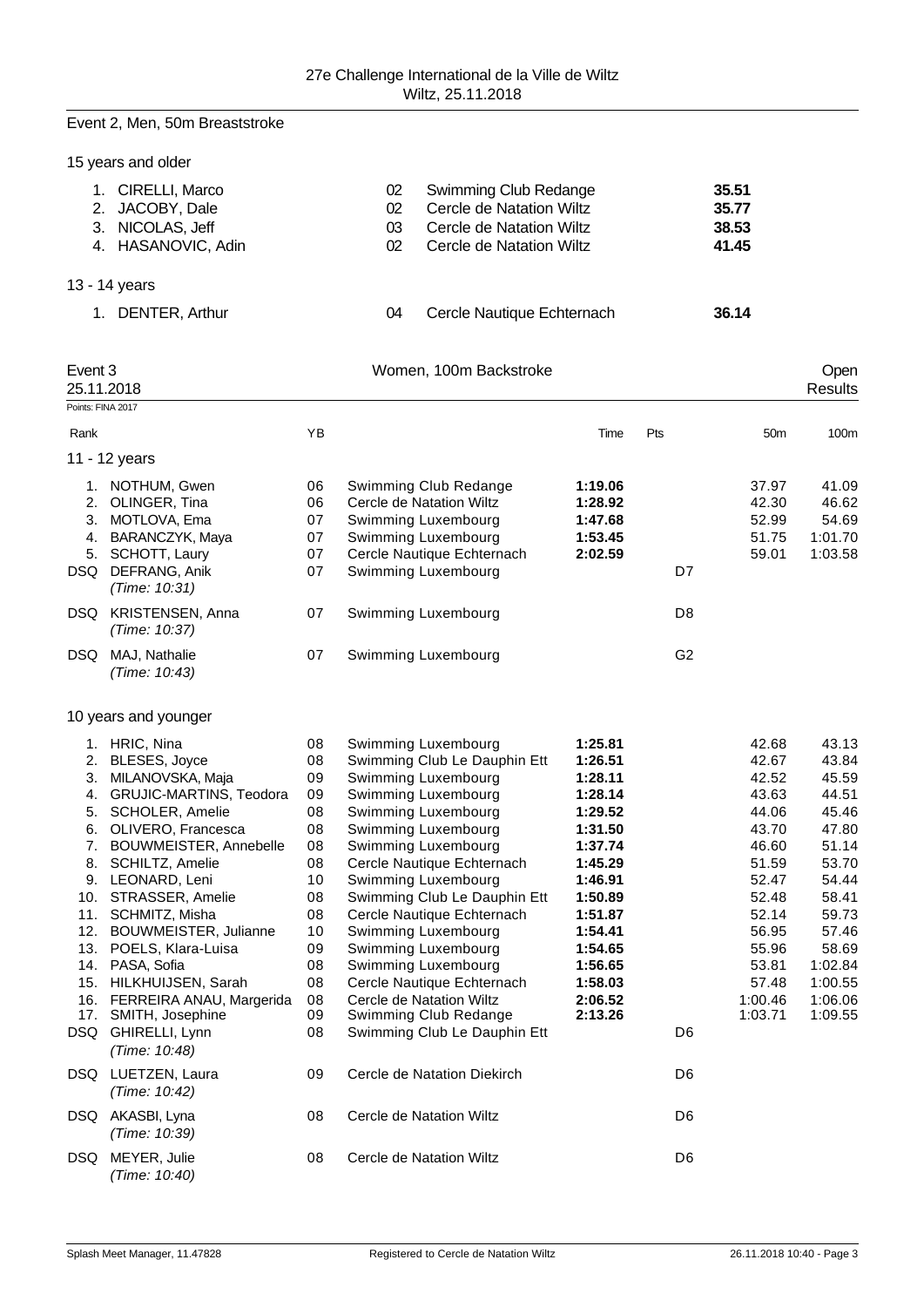| Event 3, Girls, 100m Backstroke, 10 years and younger |  |  |
|-------------------------------------------------------|--|--|
|-------------------------------------------------------|--|--|

| Rank                       |                                                                                                                                   | YB                               |                                                                                                                                                                    | Time                                                           | Pts |    | 50 <sub>m</sub>                                    | 100m                                               |
|----------------------------|-----------------------------------------------------------------------------------------------------------------------------------|----------------------------------|--------------------------------------------------------------------------------------------------------------------------------------------------------------------|----------------------------------------------------------------|-----|----|----------------------------------------------------|----------------------------------------------------|
| DSQ.                       | DI MILLO, Chloe<br>(Time: 10:42)                                                                                                  | 09                               | Swimming Luxembourg                                                                                                                                                |                                                                |     | D6 |                                                    |                                                    |
| DSQ.                       | MALATESTA, Marta<br>(Time: 10:27)                                                                                                 | 09                               | Swimming Luxembourg                                                                                                                                                |                                                                |     | D7 |                                                    |                                                    |
| DSQ.                       | PAVELEK, Mira<br>(Time: 10:39)                                                                                                    | 10                               | Swimming Luxembourg                                                                                                                                                |                                                                |     | D7 |                                                    |                                                    |
| DSQ.                       | RIVELLINI, Frida<br>(Time: 10:31)                                                                                                 | 09                               | Swimming Luxembourg                                                                                                                                                |                                                                |     | D7 |                                                    |                                                    |
|                            | 15 years and older                                                                                                                |                                  |                                                                                                                                                                    |                                                                |     |    |                                                    |                                                    |
| 2.<br>3.<br>4.<br>5.<br>6. | 1. BROICH, Louisa Marie<br>GLODT, Kelly<br>WEYRICH, Laura<br>ELCHEROTH, Milly<br>FERREIRA ANAU, Filipa<br>PEDROSA ANTONIO, Monica | 03<br>02<br>01<br>03<br>02<br>03 | Postsportverein Trier<br>Swimming Club Redange<br>Swimming Club Le Dauphin Ett<br>Swimming Club Redange<br>Cercle de Natation Wiltz<br>Cercle de Natation Diekirch | 1:12.60<br>1:15.97<br>1:20.99<br>1:23.12<br>1:26.08<br>1:27.51 |     |    | 34.71<br>36.72<br>38.85<br>41.27<br>41.03<br>42.44 | 37.89<br>39.25<br>42.14<br>41.85<br>45.05<br>45.07 |
|                            | 13 - 14 years                                                                                                                     |                                  |                                                                                                                                                                    |                                                                |     |    |                                                    |                                                    |
| 1.<br>2.<br>DSQ.           | CORREIA, Eva<br>JEITZ-WAMPACH, Mia<br>KOCH, Melinda<br>(Time: 10:34)                                                              | 05<br>04<br>05                   | Cercle de Natation Diekirch<br>Cercle Nautique Echternach<br>Swimming Luxembourg                                                                                   | 1:23.24<br>1:28.72                                             |     | D6 | 41.18<br>42.70                                     | 42.06<br>46.02                                     |

| Event 4 | 25.11.2018               |    | Men, 100m Backstroke         |         |     |                 | <b>Open</b><br><b>Results</b> |
|---------|--------------------------|----|------------------------------|---------|-----|-----------------|-------------------------------|
|         | Points: FINA 2017        |    |                              |         |     |                 |                               |
| Rank    |                          | YB |                              | Time    | Pts | 50 <sub>m</sub> | 100m                          |
|         | 11 - 12 years            |    |                              |         |     |                 |                               |
|         | 1. THILL, Louis          | 07 | Swimming Luxembourg          | 1:22.61 |     | 41.82           | 40.79                         |
| 2.      | <b>ESCHETTE, Louis</b>   | 07 | Cercle de Natation Wiltz     | 1:25.08 |     | 42.17           | 42.91                         |
| 3.      | LEY, Jamie               | 07 | Swimming Club Le Dauphin Ett | 1:28.27 |     | 42.14           | 46.13                         |
| 4.      | JAAS, Tom                | 06 | Swimming Club Le Dauphin Ett | 1:30.20 |     | 43.50           | 46.70                         |
| 5.      | JAAS, Joe                | 06 | Swimming Club Le Dauphin Ett | 1:30.55 |     | 44.03           | 46.52                         |
| 6.      | <b>WEYLAND, Philippe</b> | 07 | Swimming Luxembourg          | 1:34.19 |     | 45.81           | 48.38                         |
| 7.      | PUETZ, Jonah             | 07 | Swimming Club Le Dauphin Ett | 1:37.69 |     | 47.81           | 49.88                         |
|         | 8. REIFF, Mathieu        | 07 | Swimming Club Le Dauphin Ett | 1:46.69 |     | 50.18           | 56.51                         |
|         | 10 years and younger     |    |                              |         |     |                 |                               |
|         | 1. KROMBACH, Alex        | 08 | Swimming Luxembourg          | 1:30.09 |     | 42.54           | 47.55                         |
| 2.      | VISSER, Mats             | 08 | Swimming Club Le Dauphin Ett | 1:32.08 |     | 43.10           | 48.98                         |
| 3.      | KRIES, Leo               | 08 | Swimming Luxembourg          | 1:33.08 |     | 45.50           | 47.58                         |
| 4.      | MOOG, Jules              | 08 | Swimming Luxembourg          | 1:33.38 |     | 44.32           | 49.06                         |
| 5.      | METZLER, Charles         | 08 | Swimming Luxembourg          | 1:39.18 |     | 48.54           | 50.64                         |
| 6.      | SCHAEFFER, Dean          | 08 | Cercle de Natation Wiltz     | 1:44.29 |     | 49.96           | 54.33                         |
| 7.      | GEORGIEV, Theodor        | 08 | Swimming Luxembourg          | 1:44.56 |     | 50.10           | 54.46                         |
| 8.      | SIEDLECKI, Michal        | 08 | Swimming Luxembourg          | 1:47.18 |     | 52.82           | 54.36                         |
| 9.      | <b>SCHMITZ, Yelisey</b>  | 10 | Cercle Nautique Echternach   | 1:49.89 |     | 52.48           | 57.41                         |
| 10.     | FERREIRA, Noah           | 08 | Cercle Nautique Echternach   | 1:56.06 |     | 56.21           | 59.85                         |
| 11.     | <b>TYMRAK, Martin</b>    | 09 | Swimming Luxembourg          | 1:57.49 |     | 54.54           | 1:02.95                       |
| 12.     | FALTZ, Aleksandar        | 09 | Swimming Club Le Dauphin Ett | 1:59.52 |     |                 |                               |
| 13.     | ORTIZ, Santiago          | 10 | Swimming Luxembourg          | 2:02.17 |     | 57.81           | 1:04.36                       |
| 14.     | MOOG, Paul               | 10 | Swimming Luxembourg          | 2:11.55 |     | 1:05.62         | 1:05.93                       |
| 15.     | PIRET, Alexis            | 08 | Swimming Club Redange        | 2:26.67 |     | 1:12.79         | 1:13.88                       |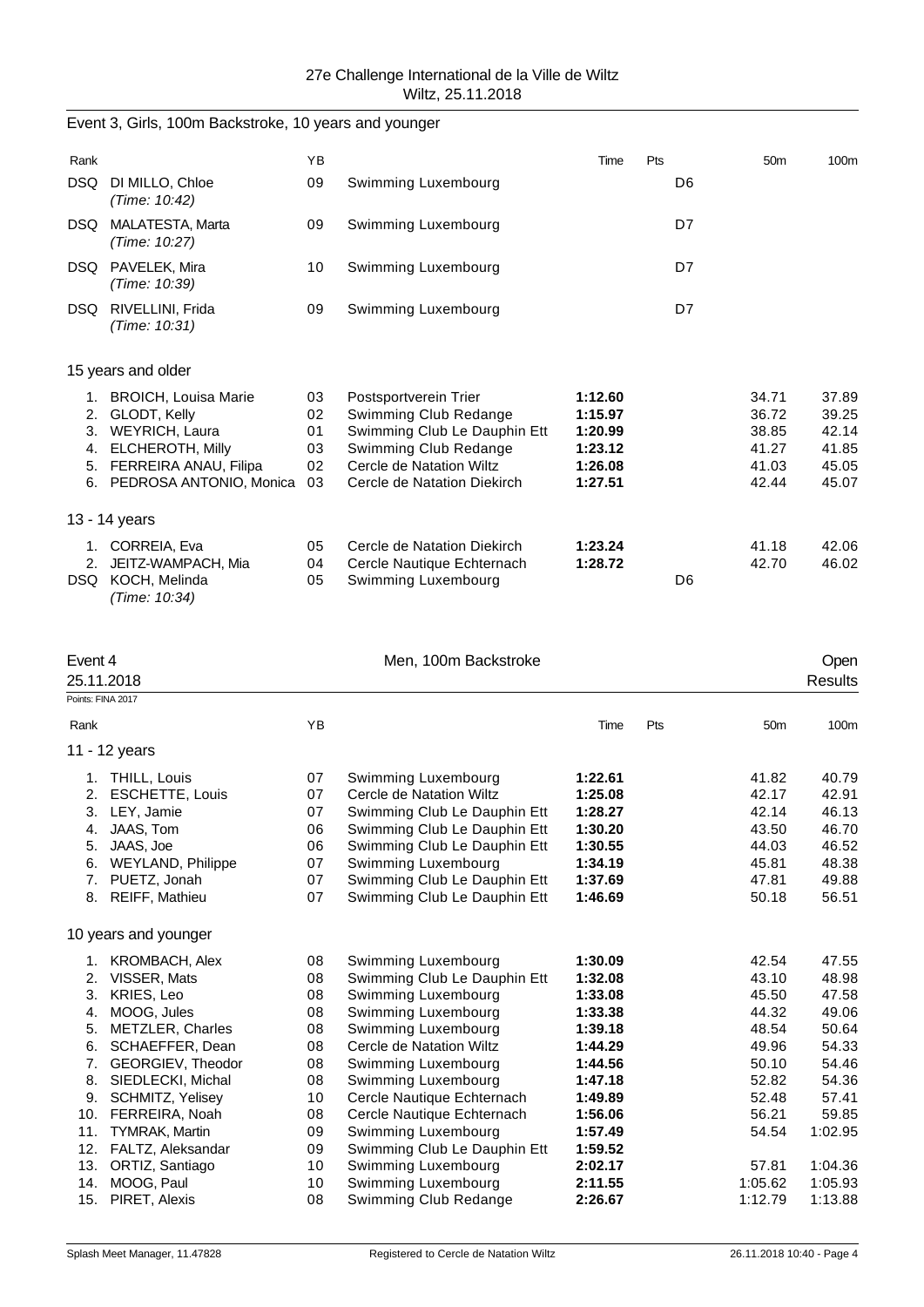| 27e Challenge International de la Ville de Wiltz |
|--------------------------------------------------|
| Wiltz, 25.11.2018                                |

|                       | Event 4, Boys, 100m Backstroke, 10 years and younger                                                                       |                            |          |                                                                                                                                                                                           |         |                |                |                                  |                                  |
|-----------------------|----------------------------------------------------------------------------------------------------------------------------|----------------------------|----------|-------------------------------------------------------------------------------------------------------------------------------------------------------------------------------------------|---------|----------------|----------------|----------------------------------|----------------------------------|
| Rank                  |                                                                                                                            | YB                         |          |                                                                                                                                                                                           | Time    | Pts            |                | 50 <sub>m</sub>                  | 100m                             |
|                       | DSQ PIRET, Alexandre<br>(Time: 11:00)                                                                                      | 08                         |          | Swimming Club Redange                                                                                                                                                                     |         | G <sub>2</sub> |                |                                  |                                  |
|                       | DSQ BENTO, Rodrigo<br>(Time: 11:06)                                                                                        | 10                         |          | Swimming Luxembourg                                                                                                                                                                       |         | D <sub>6</sub> |                |                                  |                                  |
|                       | DSQ BERTEMES, Noah<br>(Time: 11:06)                                                                                        | 09                         |          | Swimming Luxembourg                                                                                                                                                                       |         | D7             |                |                                  |                                  |
|                       | DSQ KUNEN, Fynn<br>(Time: 10:58)                                                                                           | 08                         |          | Swimming Luxembourg                                                                                                                                                                       |         | D7             |                |                                  |                                  |
|                       | DSQ ORTIZ BOGDANOV, Pablo<br>(Time: 11:19)                                                                                 | 08                         |          | Swimming Luxembourg                                                                                                                                                                       |         | D <sub>6</sub> |                |                                  |                                  |
|                       | DSQ RICHETTA, Alexander<br>(Time: 11:03)                                                                                   | 10                         |          | Swimming Luxembourg                                                                                                                                                                       |         | D7             |                |                                  |                                  |
|                       | 15 years and older                                                                                                         |                            |          |                                                                                                                                                                                           |         |                |                |                                  |                                  |
|                       | 1. GIRS, Matheo                                                                                                            | 02                         |          | Cercle de Natation Wiltz                                                                                                                                                                  | 1:09.75 |                |                | 33.41                            | 36.34                            |
|                       | 13 - 14 years                                                                                                              |                            |          |                                                                                                                                                                                           |         |                |                |                                  |                                  |
|                       | 1. DENTER, Arthur<br>2. FETZ, Tom<br>3. NAFFOUTI, Nael<br>4. TRESSEL, Yannis<br>DSQ FERREIRA CASTRO, Igor<br>(Time: 11:12) | 04<br>04<br>05<br>05<br>04 |          | Cercle Nautique Echternach<br>1:11.24<br>Cercle Nautique Echternach<br>1:14.09<br>Cercle de Natation Wiltz<br>1:17.93<br>Swimming Club Le Dauphin Ett<br>1:22.69<br>Swimming Club Redange |         | D <sub>6</sub> |                | 34.53<br>35.70<br>37.76<br>40.79 | 36.71<br>38.39<br>40.17<br>41.90 |
| Event 5<br>25.11.2018 |                                                                                                                            |                            |          | Women, 50m Freestyle                                                                                                                                                                      |         |                |                |                                  | Open<br><b>Results</b>           |
| Points: FINA 2017     |                                                                                                                            |                            |          |                                                                                                                                                                                           |         |                |                |                                  |                                  |
| Rank                  |                                                                                                                            |                            | YB       |                                                                                                                                                                                           |         |                | Time           | Pts                              |                                  |
|                       | 11 - 12 years                                                                                                              |                            |          |                                                                                                                                                                                           |         |                |                |                                  |                                  |
|                       | 1. MOUSEL, Sarah                                                                                                           |                            | 07       | Swimming Luxembourg                                                                                                                                                                       |         |                | 35.60          |                                  |                                  |
|                       | 2. ELCHEROTH, Niki                                                                                                         |                            | 07       | Swimming Club Redange                                                                                                                                                                     |         |                | 36.93          |                                  |                                  |
|                       | 3. BOUWMEISTER, Philine                                                                                                    |                            | 07<br>07 | Swimming Luxembourg                                                                                                                                                                       |         |                | 37.82<br>37.91 |                                  |                                  |
|                       | 4. CONTER, Anja<br>5. DE WAHA, Lina-Marie                                                                                  |                            | 07       | Swimming Luxembourg<br>Cercle de Natation Diekirch                                                                                                                                        |         |                | 38.90          |                                  |                                  |
|                       | 6. BARANCZYK, Maya                                                                                                         |                            | 07       | Swimming Luxembourg                                                                                                                                                                       |         |                | 40.08          |                                  |                                  |
| 7.                    | MOTLOVA, Ema                                                                                                               |                            | 07       | Swimming Luxembourg                                                                                                                                                                       |         |                | 42.59          |                                  |                                  |
| 8.                    | CORBEEL BASTIN, Ava                                                                                                        |                            | 07       | Swimming Club Le Dauphin Ett                                                                                                                                                              |         |                | 43.08          |                                  |                                  |
|                       | 9. DEFRANG, Anik                                                                                                           |                            | 07       | Swimming Luxembourg                                                                                                                                                                       |         |                | 43.59          |                                  |                                  |
|                       | 10. KRISTENSEN, Anna                                                                                                       |                            | 07       | Swimming Luxembourg                                                                                                                                                                       |         |                | 43.66          |                                  |                                  |
| 11.                   | SCHOTT, Laury                                                                                                              |                            | 07       | Cercle Nautique Echternach                                                                                                                                                                |         |                | 45.00          |                                  |                                  |
| 12.<br>13.            | ROUSSEAU, Johanna<br>GRAFFE, Lou                                                                                           |                            | 06<br>07 | Cercle de Natation Wiltz                                                                                                                                                                  |         |                | 45.21<br>49.42 |                                  |                                  |
| 14.                   | GUTH, Sophie                                                                                                               |                            | 07       | Swimming Luxembourg<br>Swimming Club Le Dauphin Ett                                                                                                                                       |         |                | 50.12          |                                  |                                  |
|                       | DSQ MAJ, Nathalie                                                                                                          |                            | 07       | Swimming Luxembourg                                                                                                                                                                       |         |                |                |                                  | G4                               |

*(Time: 11:31)*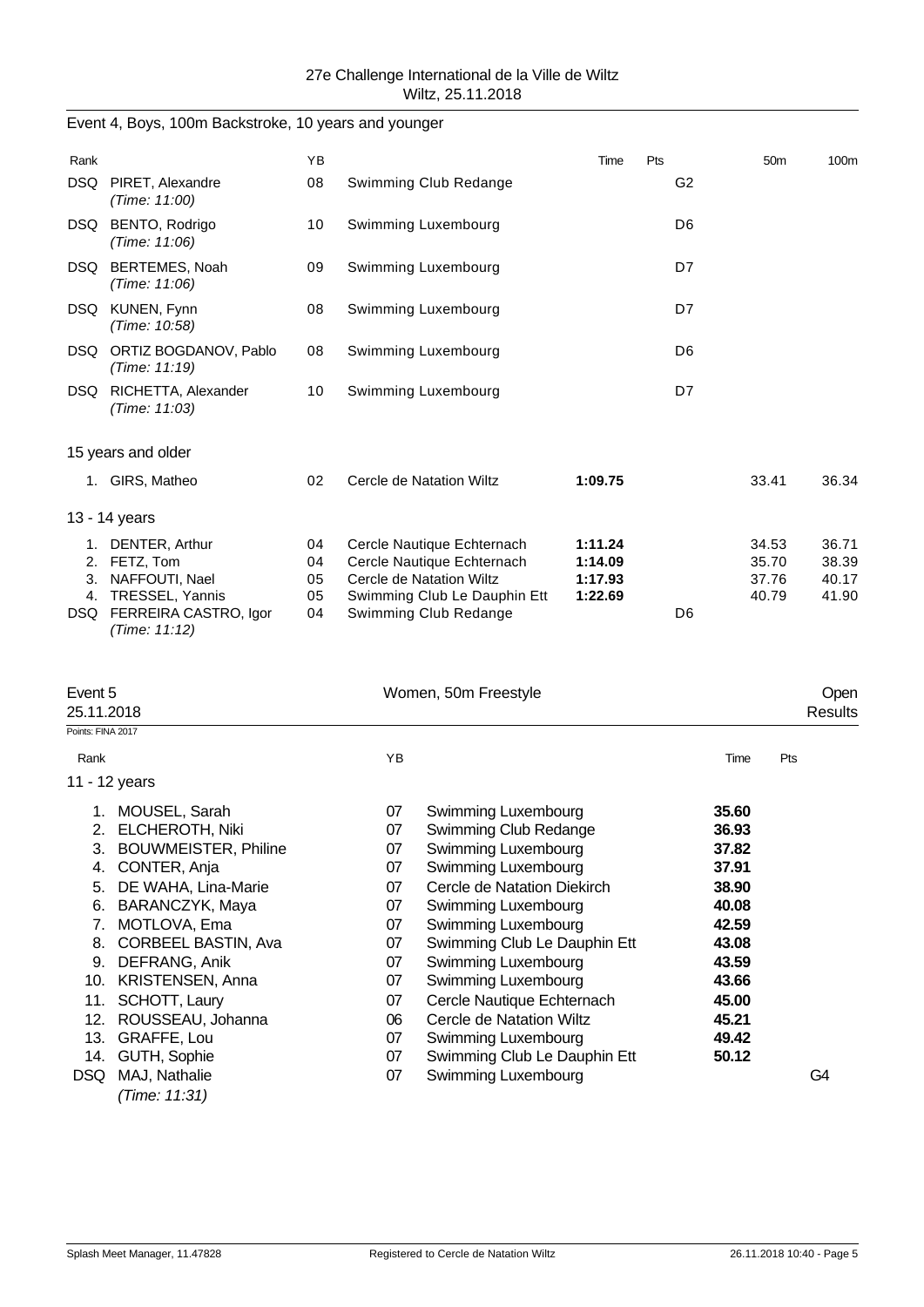# Event 5, Women, 50m Freestyle

|     | 10 years and younger             |        |                                 |       |                |
|-----|----------------------------------|--------|---------------------------------|-------|----------------|
|     | 1. HRIC, Nina                    | 08     | Swimming Luxembourg             | 33.16 |                |
|     | 2. BLESES, Joyce                 | 08     | Swimming Club Le Dauphin Ett    | 33.77 |                |
|     | 3. SCHOLER, Amelie               | 08     | Swimming Luxembourg             | 34.08 |                |
|     | 4. GRUJIC-MARTINS, Teodora       | 09     | Swimming Luxembourg             | 35.18 |                |
| 5.  | OLIVERO, Francesca               | 08     | Swimming Luxembourg             | 36.31 |                |
| 6.  | MILANOVSKA, Maja                 | 09     | Swimming Luxembourg             | 38.06 |                |
| 7.  | CONSTANTIN, Sophia               | 09     | Swimming Luxembourg             | 38.08 |                |
|     | 8. GHIRELLI, Lynn                | 08     | Swimming Club Le Dauphin Ett    | 38.19 |                |
|     | 9. SCHILTZ, Amelie               | 08     | Cercle Nautique Echternach      | 39.90 |                |
|     | 10. BOUWMEISTER, Annebelle       | 08     | Swimming Luxembourg             | 40.62 |                |
| 11. | DONDELINGER, Elisa               | 08     | Swimming Luxembourg             | 40.67 |                |
|     | 12. SCHMITZ, Misha               | 08     | Cercle Nautique Echternach      | 42.67 |                |
|     | 13. LEONARD, Leni                | 10     | Swimming Luxembourg             | 43.75 |                |
|     | 14. PAVELEK, Mira                | 10     | Swimming Luxembourg             | 43.76 |                |
|     | 15. POELS, Klara-Luisa           | 09     | Swimming Luxembourg             | 44.53 |                |
|     | 16. BARTHEL, Emma                | 10     | Swimming Club Redange           | 45.55 |                |
|     | 17. PASA, Sofia                  | 08     | Swimming Luxembourg             | 46.74 |                |
|     | 18. ROUSSEAU, Clara              | 08     | Cercle de Natation Wiltz        | 47.62 |                |
|     | 19. BOUWMEISTER, Julianne        | 10     | Swimming Luxembourg             | 47.77 |                |
|     | 20. NOTHUM, June                 | 09     | Swimming Club Redange           | 48.16 |                |
|     | 21. DI MILLO, Chloe              | 09     | Swimming Luxembourg             | 49.68 |                |
|     | 22. RIVELLINI, Frida             | 09     | Swimming Luxembourg             | 50.33 |                |
|     | 23. OLINGER, Lilli               | 09     | Cercle de Natation Wiltz        | 50.56 |                |
|     | 24. DONDELINGER, Eila            | 10     | Swimming Club Le Dauphin Ett    | 51.04 |                |
|     | 25. MALATESTA, Marta             | 09     | Swimming Luxembourg             | 55.13 |                |
|     | DSQ STRASSER, Amelie             | 08     | Swimming Club Le Dauphin Ett    |       | G <sub>2</sub> |
|     | (Time: 11:37)                    |        |                                 |       |                |
|     | DSQ NSANDJON T., Jade Emmanuelle | 09     | Cercle de Natation Diekirch     |       | G <sub>2</sub> |
|     | (Time: 11:28)                    |        |                                 |       |                |
|     | DSQ HILKHUIJSEN, Sarah           | 08     | Cercle Nautique Echternach      |       | G <sub>2</sub> |
|     | (Time: 11:34)                    |        |                                 |       |                |
|     | DSQ SMITH, Josephine             | 09     | Swimming Club Redange           |       | G <sub>2</sub> |
|     | (Time: 11:34)                    |        |                                 |       |                |
|     |                                  |        |                                 |       |                |
|     | 15 years and older               |        |                                 |       |                |
|     | 1. BROICH, Louisa Marie          | 03     | Postsportverein Trier           | 29.60 |                |
|     | 2. PEDROSA ANTONIO, Monica       | 03     | Cercle de Natation Diekirch     | 32.25 |                |
|     | 3. WEYRICH, Laura                | 01     | Swimming Club Le Dauphin Ett    | 33.90 |                |
|     | 4. AMAR, Lily                    | $00\,$ | Cercle de Natation Wiltz        | 36.15 |                |
|     | 5. DUBOS, Flavie                 | 03     | Cercle de Natation Diekirch     | 38.31 |                |
|     |                                  |        |                                 |       |                |
|     | 13 - 14 years                    |        |                                 |       |                |
|     | 1. DEVISCOUR, Sarah              | 05     | Cercle Nautique Echternach      | 29.48 |                |
|     | 2. CORREIA, Eva                  | 05     | Cercle de Natation Diekirch     | 32.93 |                |
|     | 3. PINTO TEIXEIRA, Martha        | 04     | <b>Cercle de Natation Wiltz</b> | 35.59 |                |
|     | 4. JEITZ-WAMPACH, Mia            | 04     | Cercle Nautique Echternach      | 35.85 |                |
|     | 5. BECK, Morgane                 | 04     | Swimming Club Redange           | 39.11 |                |
|     | 6. KOCH, Melinda                 | 05     | Swimming Luxembourg             | 41.28 |                |
|     |                                  |        |                                 |       |                |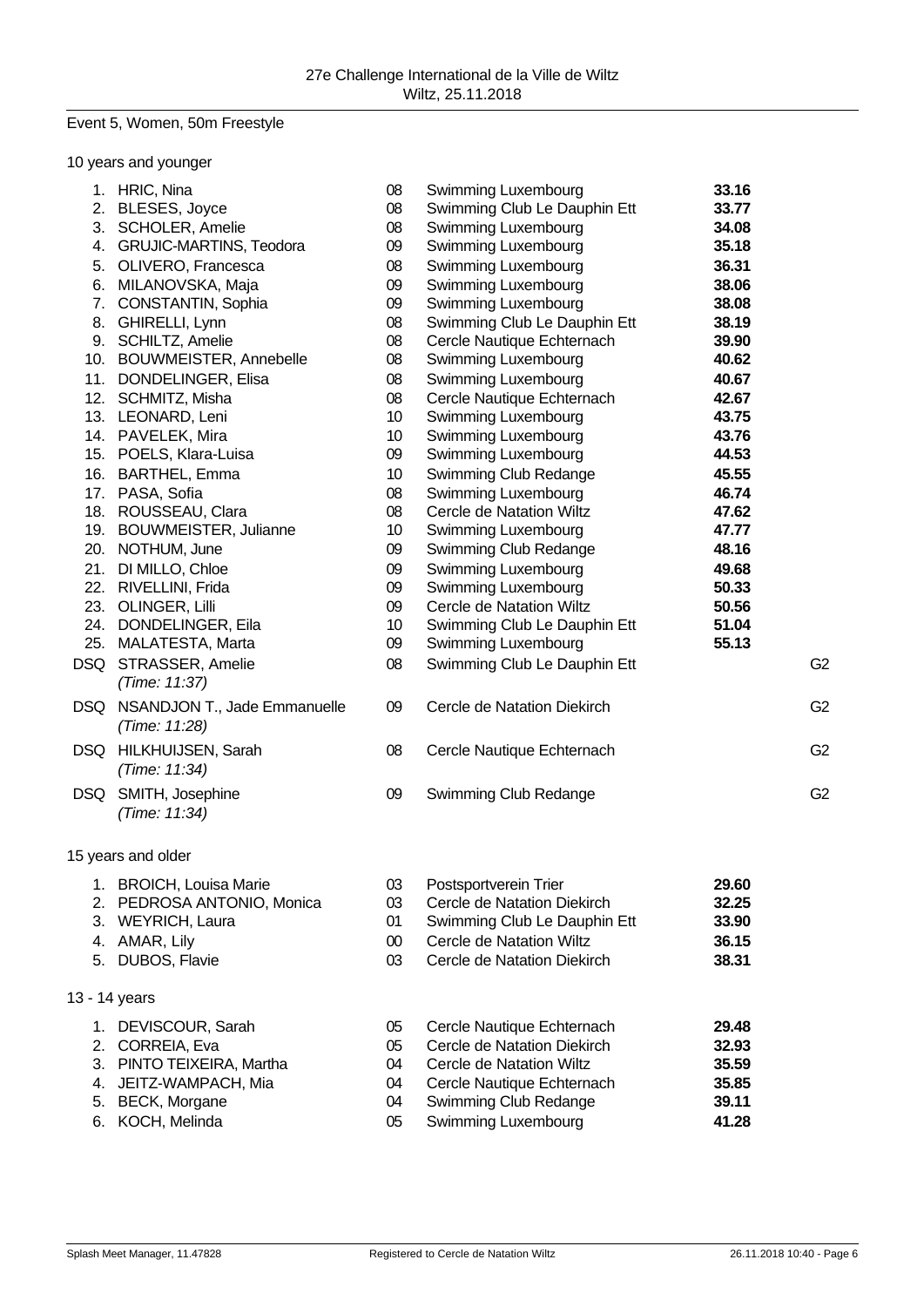| Event 6<br>25.11.2018<br>Points: FINA 2017    |                                                                                                                                                                                                                                                                                                                              |                                                                                                     | Men, 50m Freestyle                                                                                                                                                                                                                                                                                                                                                                    |                                                                                                                                     | Open<br>Results |
|-----------------------------------------------|------------------------------------------------------------------------------------------------------------------------------------------------------------------------------------------------------------------------------------------------------------------------------------------------------------------------------|-----------------------------------------------------------------------------------------------------|---------------------------------------------------------------------------------------------------------------------------------------------------------------------------------------------------------------------------------------------------------------------------------------------------------------------------------------------------------------------------------------|-------------------------------------------------------------------------------------------------------------------------------------|-----------------|
| Rank                                          |                                                                                                                                                                                                                                                                                                                              | YB                                                                                                  |                                                                                                                                                                                                                                                                                                                                                                                       | Time                                                                                                                                | Pts             |
|                                               | 11 - 12 years                                                                                                                                                                                                                                                                                                                |                                                                                                     |                                                                                                                                                                                                                                                                                                                                                                                       |                                                                                                                                     |                 |
| 6.<br>7.<br>8.                                | 1. JAAS, Tom<br>2. WEYLAND, Philippe<br>3. LEY, Jamie<br>4. THILL, Louis<br>5. PASSER, Daniel<br>JAAS, Joe<br>BECIROVIC, Benjamin<br>DUSEMON, Paul<br>9. LEONARD, Lou<br>10. REIFF, Mathieu                                                                                                                                  | 06<br>07<br>07<br>07<br>07<br>06<br>07<br>07<br>07<br>07                                            | Swimming Club Le Dauphin Ett<br>Swimming Luxembourg<br>Swimming Club Le Dauphin Ett<br>Swimming Luxembourg<br>Swimming Luxembourg<br>Swimming Club Le Dauphin Ett<br>Swimming Club Redange<br>Swimming Luxembourg<br>Swimming Luxembourg<br>Swimming Club Le Dauphin Ett                                                                                                              | 33.14<br>33.33<br>33.62<br>34.79<br>35.25<br>35.63<br>36.71<br>38.19<br>40.03<br>41.54                                              |                 |
|                                               | 11. TEXEIRA GRAVELOS, Diogo                                                                                                                                                                                                                                                                                                  | 06                                                                                                  | Swimming Club Redange                                                                                                                                                                                                                                                                                                                                                                 | 42.70                                                                                                                               |                 |
|                                               | 10 years and younger                                                                                                                                                                                                                                                                                                         |                                                                                                     |                                                                                                                                                                                                                                                                                                                                                                                       |                                                                                                                                     |                 |
|                                               | 1. ORTIZ BOGDANOV, Pablo<br>2. BOURG, Nicolas<br>3. BEHLIL, Alp<br>4. KROMBACH, Alex<br>5. MOOG, Jules<br>6. KRIES, Leo<br>7. VISSER, Mats<br>8. METZLER, Charles<br>9. STAICU, David<br>SAMMARCO, Andrea<br>11. KUNEN, Fynn<br>12. GEORGIEV, Theodor<br>13. SCHMITZ, Yelisey<br>14. SIEDLECKI, Michal<br>15. FERREIRA, Noah | 08<br>08<br>09<br>80<br>08<br>08<br>08<br>08<br>08<br>08<br>08<br>08<br>10 <sup>°</sup><br>08<br>08 | Swimming Luxembourg<br>Swimming Luxembourg<br>Swimming Luxembourg<br>Swimming Luxembourg<br>Swimming Luxembourg<br>Swimming Luxembourg<br>Swimming Club Le Dauphin Ett<br>Swimming Luxembourg<br>Swimming Club Le Dauphin Ett<br>Swimming Luxembourg<br>Swimming Luxembourg<br>Swimming Luxembourg<br>Cercle Nautique Echternach<br>Swimming Luxembourg<br>Cercle Nautique Echternach | 34.21<br>37.14<br>37.38<br>37.65<br>38.54<br>38.74<br>39.68<br>39.85<br>40.09<br>40.09<br>41.55<br>43.59<br>43.66<br>44.23<br>45.72 |                 |
| 18.<br>20.<br>21.<br>22.<br>23.<br>24.<br>25. | 16. TYMRAK, Martin<br>17. PIRET, Alexandre<br>DAKEU NGAHA, David Owen<br>19. BENTO, Rodrigo<br>PIRET, Alexis<br>SCHAEFFER, Jack<br>KIDD, Alexander<br>MOOG, Paul<br><b>BERTEMES, Noah</b><br>FIGUEIROA MUNOZ, Marco Antonio<br>26. RICHETTA, Alexander<br>DSQ FIGUEIROA MUNOZ, Luis Guilherme                                | 09<br>08<br>08<br>10<br>08<br>10<br>09<br>10<br>09<br>08<br>10<br>08                                | Swimming Luxembourg<br>Swimming Club Redange<br>Cercle de Natation Diekirch<br>Swimming Luxembourg<br>Swimming Club Redange<br>Cercle de Natation Wiltz<br>Swimming Luxembourg<br>Swimming Luxembourg<br>Swimming Luxembourg<br>Cercle de Natation Diekirch<br>Swimming Luxembourg<br>Cercle de Natation Diekirch                                                                     | 45.86<br>47.85<br>47.88<br>49.00<br>49.45<br>49.78<br>51.22<br>51.26<br>51.29<br>54.73<br>1:03.70                                   | G <sub>2</sub>  |
|                                               | (Time: 11:50)<br>DSQ MELOUANE AMAHZOUNE, Adam<br>(Time: 11:55)                                                                                                                                                                                                                                                               | 08                                                                                                  | Cercle de Natation Wiltz                                                                                                                                                                                                                                                                                                                                                              |                                                                                                                                     | G <sub>2</sub>  |
|                                               | 15 years and older                                                                                                                                                                                                                                                                                                           |                                                                                                     |                                                                                                                                                                                                                                                                                                                                                                                       |                                                                                                                                     |                 |
| 3.<br>4.                                      | 1. BOURCKEL, Mike<br>2. CIRELLI, Marco<br>NICOLAS, Jeff<br>JACOBY, Dale                                                                                                                                                                                                                                                      | 03<br>02<br>03<br>$02\,$                                                                            | Cercle de Natation Wiltz<br>Swimming Club Redange<br>Cercle de Natation Wiltz<br>Cercle de Natation Wiltz                                                                                                                                                                                                                                                                             | 26.98<br>27.90<br>28.06<br>28.83                                                                                                    |                 |

5. HASANOVIC, Adin 02 Cercle de Natation Wiltz **31.00**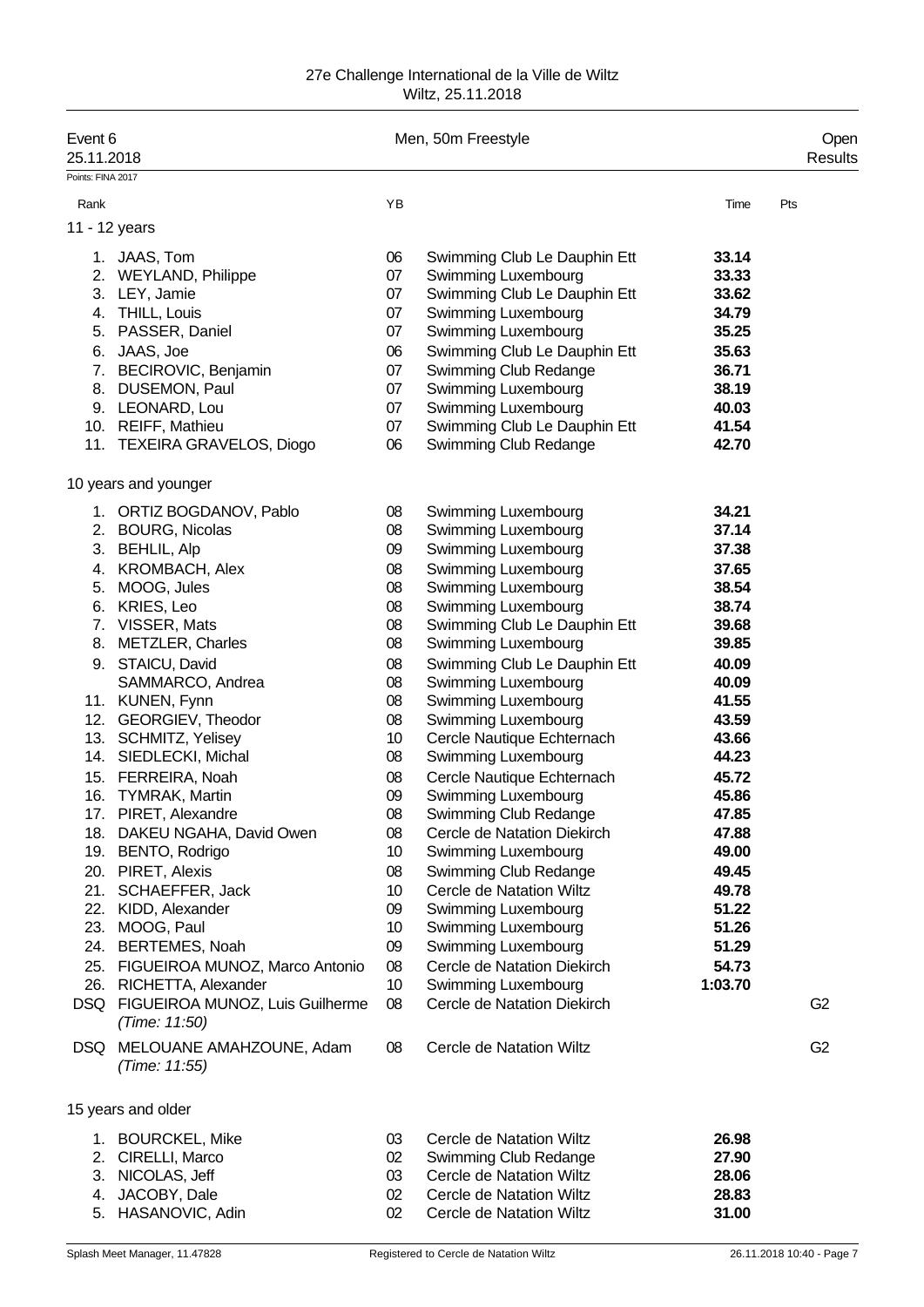# Event 6, Men, 50m Freestyle

| 13 - 14 years                |    |                                 |       |
|------------------------------|----|---------------------------------|-------|
| 1. DENTER, Arthur            | 04 | Cercle Nautique Echternach      | 27.66 |
| 2. FETZ, Tom                 | 04 | Cercle Nautique Echternach      | 30.46 |
| 3. NAFFOUTI, Nael            | 05 | <b>Cercle de Natation Wiltz</b> | 30.66 |
| 4. TRESSEL, Yannis           | 05 | Swimming Club Le Dauphin Ett    | 33.26 |
| 5. OLIVEIRA MARQUES, Richard | 04 | <b>Swimming Club Redange</b>    | 35.42 |
| 6. FERREIRA CASTRO, Igor     | 04 | <b>Swimming Club Redange</b>    | 37.42 |
|                              |    |                                 |       |

| Event 7<br>25.11.2018 |                                                                                                                                                                                                                                                                                                                                                                                                                                                 |                                                                                                          | Women, 100m Medley                                                                                                                                                                                                                                                                                                                                                                                                                                                       |                                                                                                                                                                                         |                |                                                                                                                                                           | Open<br><b>Results</b>                                                                                                                                        |
|-----------------------|-------------------------------------------------------------------------------------------------------------------------------------------------------------------------------------------------------------------------------------------------------------------------------------------------------------------------------------------------------------------------------------------------------------------------------------------------|----------------------------------------------------------------------------------------------------------|--------------------------------------------------------------------------------------------------------------------------------------------------------------------------------------------------------------------------------------------------------------------------------------------------------------------------------------------------------------------------------------------------------------------------------------------------------------------------|-----------------------------------------------------------------------------------------------------------------------------------------------------------------------------------------|----------------|-----------------------------------------------------------------------------------------------------------------------------------------------------------|---------------------------------------------------------------------------------------------------------------------------------------------------------------|
| Points: FINA 2017     |                                                                                                                                                                                                                                                                                                                                                                                                                                                 |                                                                                                          |                                                                                                                                                                                                                                                                                                                                                                                                                                                                          |                                                                                                                                                                                         |                |                                                                                                                                                           |                                                                                                                                                               |
| Rank                  |                                                                                                                                                                                                                                                                                                                                                                                                                                                 | YB                                                                                                       |                                                                                                                                                                                                                                                                                                                                                                                                                                                                          | Time                                                                                                                                                                                    | Pts            | 50 <sub>m</sub>                                                                                                                                           | 100m                                                                                                                                                          |
|                       | 11 - 12 years                                                                                                                                                                                                                                                                                                                                                                                                                                   |                                                                                                          |                                                                                                                                                                                                                                                                                                                                                                                                                                                                          |                                                                                                                                                                                         |                |                                                                                                                                                           |                                                                                                                                                               |
|                       | 1. NOTHUM, Gwen<br>2. OLINGER, Tina                                                                                                                                                                                                                                                                                                                                                                                                             | 06<br>06                                                                                                 | Swimming Club Redange<br>Cercle de Natation Wiltz                                                                                                                                                                                                                                                                                                                                                                                                                        | 1:21.57<br>1:31.79                                                                                                                                                                      |                | 37.83<br>42.94                                                                                                                                            | 43.74<br>48.85                                                                                                                                                |
| 5.<br>6.              | 3. CONTER, Anja<br>4. KOENIG, Aurelie<br>MOUSEL, Sarah<br><b>BOUWMEISTER, Philine</b>                                                                                                                                                                                                                                                                                                                                                           | 07<br>07<br>07<br>07                                                                                     | Swimming Luxembourg<br>Swimming Club Redange<br>Swimming Luxembourg<br>Swimming Luxembourg                                                                                                                                                                                                                                                                                                                                                                               | 1:33.47<br>1:33.91<br>1:34.52<br>1:38.18                                                                                                                                                |                | 45.17<br>42.67<br>44.01<br>47.48                                                                                                                          | 48.30<br>51.24<br>50.51<br>50.70                                                                                                                              |
| 7.<br>8.<br>9.        | DE WAHA, Lina-Marie<br>MOTLOVA, Ema<br>BARANCZYK, Maya<br>10. MAJ, Nathalie                                                                                                                                                                                                                                                                                                                                                                     | 07<br>07<br>07<br>07                                                                                     | Cercle de Natation Diekirch<br>Swimming Luxembourg<br>Swimming Luxembourg<br>Swimming Luxembourg                                                                                                                                                                                                                                                                                                                                                                         | 1:45.00<br>1:45.20<br>1:51.47<br>1:53.10                                                                                                                                                |                | 50.28<br>50.80<br>53.40<br>53.82                                                                                                                          | 54.72<br>54.40<br>58.07<br>59.28                                                                                                                              |
| DSQ                   | 11. GRAFFE, Lou<br>DEFRANG, Anik<br>(Time: 12:04)                                                                                                                                                                                                                                                                                                                                                                                               | 07<br>07                                                                                                 | Swimming Luxembourg<br>Swimming Luxembourg                                                                                                                                                                                                                                                                                                                                                                                                                               | 2:04.66                                                                                                                                                                                 | M <sub>2</sub> | 1:00.81                                                                                                                                                   | 1:03.85                                                                                                                                                       |
|                       | DSQ KRISTENSEN, Anna<br>(Time: 12:06)                                                                                                                                                                                                                                                                                                                                                                                                           | 07                                                                                                       | Swimming Luxembourg                                                                                                                                                                                                                                                                                                                                                                                                                                                      |                                                                                                                                                                                         | M <sub>2</sub> |                                                                                                                                                           |                                                                                                                                                               |
|                       | 10 years and younger                                                                                                                                                                                                                                                                                                                                                                                                                            |                                                                                                          |                                                                                                                                                                                                                                                                                                                                                                                                                                                                          |                                                                                                                                                                                         |                |                                                                                                                                                           |                                                                                                                                                               |
| 6.<br>8.<br>9.        | 1. HRIC, Nina<br>2. BLESES, Joyce<br>3. GRUJIC-MARTINS, Teodora<br>4. OLIVERO, Francesca<br>5. SCHOLER, Amelie<br>MILANOVSKA, Maja<br>7. SCHILTZ, Amelie<br>CONSTANTIN, Sophia<br>DONDELINGER, Elisa<br>10. BOUWMEISTER, Annebelle<br>11. GHIRELLI, Lynn<br>12. STRASSER, Amelie<br>13. LEONARD, Leni<br>14. PAVELEK, Mira<br>15. PASA, Sofia<br>16. FERREIRA ANAU, Margerida<br>17. DI MILLO, Chloe<br>DSQ HILKHUIJSEN, Sarah<br>(Time: 12:18) | 08<br>08<br>09<br>08<br>08<br>09<br>08<br>09<br>08<br>08<br>08<br>08<br>10<br>10<br>08<br>08<br>09<br>08 | Swimming Luxembourg<br>Swimming Club Le Dauphin Ett<br>Swimming Luxembourg<br>Swimming Luxembourg<br>Swimming Luxembourg<br>Swimming Luxembourg<br>Cercle Nautique Echternach<br>Swimming Luxembourg<br>Swimming Luxembourg<br>Swimming Luxembourg<br>Swimming Club Le Dauphin Ett<br>Swimming Club Le Dauphin Ett<br>Swimming Luxembourg<br>Swimming Luxembourg<br>Swimming Luxembourg<br>Cercle de Natation Wiltz<br>Swimming Luxembourg<br>Cercle Nautique Echternach | 1:26.68<br>1:28.20<br>1:30.04<br>1:30.21<br>1:30.49<br>1:34.68<br>1:38.78<br>1:40.25<br>1:40.41<br>1:43.70<br>1:44.32<br>1:48.66<br>1:50.87<br>2:00.15<br>2:02.35<br>2:04.04<br>2:18.23 | M1             | 40.27<br>40.96<br>42.35<br>42.42<br>42.68<br>42.53<br>47.79<br>47.35<br>49.71<br>49.17<br>51.84<br>52.50<br>54.03<br>58.34<br>58.57<br>1:01.05<br>1:07.01 | 46.41<br>47.24<br>47.69<br>47.79<br>47.81<br>52.15<br>50.99<br>52.90<br>50.70<br>54.53<br>52.48<br>56.16<br>56.84<br>1:01.81<br>1:03.78<br>1:02.99<br>1:11.22 |
|                       | DSQ SCHMITZ, Misha<br>(Time: 12:04)                                                                                                                                                                                                                                                                                                                                                                                                             | 08                                                                                                       | Cercle Nautique Echternach                                                                                                                                                                                                                                                                                                                                                                                                                                               |                                                                                                                                                                                         | M2             |                                                                                                                                                           |                                                                                                                                                               |
|                       | DSQ AKASBI, Lyna<br>(Time: 12:18)                                                                                                                                                                                                                                                                                                                                                                                                               | 08                                                                                                       | Cercle de Natation Wiltz                                                                                                                                                                                                                                                                                                                                                                                                                                                 |                                                                                                                                                                                         | G <sub>2</sub> |                                                                                                                                                           |                                                                                                                                                               |
|                       | DSQ MEYER, Julie<br>(Time: 12:10)                                                                                                                                                                                                                                                                                                                                                                                                               | 08                                                                                                       | Cercle de Natation Wiltz                                                                                                                                                                                                                                                                                                                                                                                                                                                 |                                                                                                                                                                                         | P <sub>2</sub> |                                                                                                                                                           |                                                                                                                                                               |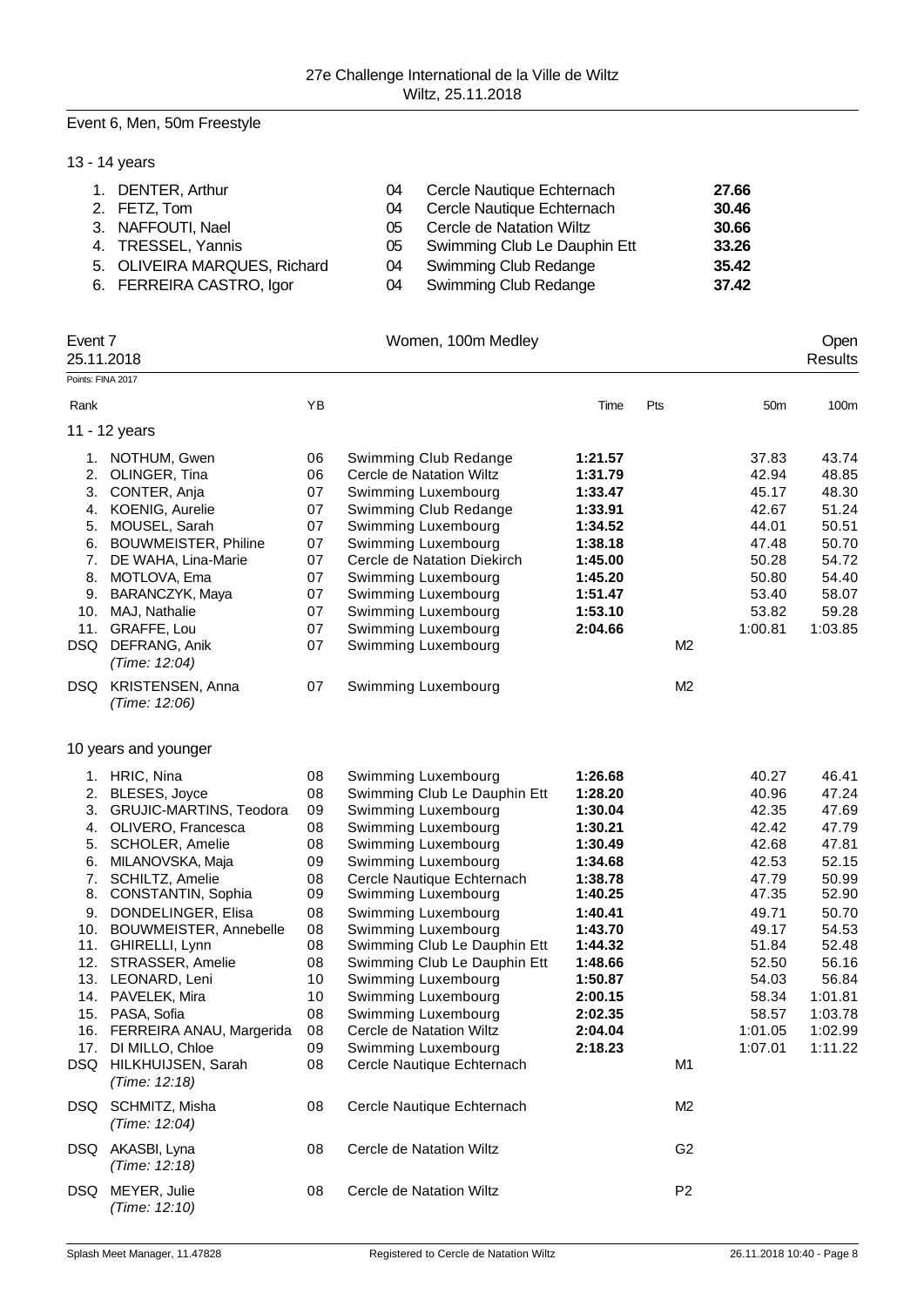Event 7, Girls, 100m Medley, 10 years and younger

| Rank       |                                                                                                                                                                                  | YB                                     |                                                                                                                                                                                                   | Time                                                           | Pts |                | 50 <sub>m</sub>                                    | 100m                                               |
|------------|----------------------------------------------------------------------------------------------------------------------------------------------------------------------------------|----------------------------------------|---------------------------------------------------------------------------------------------------------------------------------------------------------------------------------------------------|----------------------------------------------------------------|-----|----------------|----------------------------------------------------|----------------------------------------------------|
| <b>DSQ</b> | MALATESTA, Marta<br>(Time: 12:18)                                                                                                                                                | 09                                     | Swimming Luxembourg                                                                                                                                                                               |                                                                |     | P <sub>2</sub> |                                                    |                                                    |
|            | DSQ POELS, Klara-Luisa<br>(Time: 12:18)                                                                                                                                          | 09                                     | Swimming Luxembourg                                                                                                                                                                               |                                                                |     | M <sub>3</sub> |                                                    |                                                    |
|            | DSQ RIVELLINI, Frida<br>(Time: 12:18)                                                                                                                                            | 09                                     | Swimming Luxembourg                                                                                                                                                                               |                                                                |     | P <sub>2</sub> |                                                    |                                                    |
|            | 15 years and older                                                                                                                                                               |                                        |                                                                                                                                                                                                   |                                                                |     |                |                                                    |                                                    |
| 2.<br>5.   | 1. BROICH, Louisa Marie<br>GLODT, Kelly<br>3. WEYRICH, Laura<br>4. ELCHEROTH, Milly<br>PEDROSA ANTONIO, Monica<br>6. FERREIRA ANAU, Filipa<br>DSQ DUBOS, Flavie<br>(Time: 12:26) | 03<br>02<br>01<br>03<br>03<br>02<br>03 | Postsportverein Trier<br>Swimming Club Redange<br>Swimming Club Le Dauphin Ett<br>Swimming Club Redange<br>Cercle de Natation Diekirch<br>Cercle de Natation Wiltz<br>Cercle de Natation Diekirch | 1:14.98<br>1:16.71<br>1:21.66<br>1:22.04<br>1:22.46<br>1:32.52 |     | M <sub>2</sub> | 34.00<br>35.53<br>37.86<br>39.34<br>40.06<br>41.16 | 40.98<br>41.18<br>43.80<br>42.70<br>42.40<br>51.36 |
|            | 13 - 14 years                                                                                                                                                                    |                                        |                                                                                                                                                                                                   |                                                                |     |                |                                                    |                                                    |
| 1.         | DEVISCOUR, Sarah<br>2. CORREIA, Eva<br>3. KOCH, Melinda                                                                                                                          | 05<br>05<br>05                         | Cercle Nautique Echternach<br>Cercle de Natation Diekirch<br>Swimming Luxembourg                                                                                                                  | 1:22.73<br>1:24.37<br>1:45.82                                  |     |                | 38.59<br>40.00<br>52.82                            | 44.14<br>44.37<br>53.00                            |
| Event 8    |                                                                                                                                                                                  |                                        | Men, 100m Medley                                                                                                                                                                                  |                                                                |     |                |                                                    | Open                                               |
|            | 25.11.2018<br>Points: FINA 2017                                                                                                                                                  |                                        |                                                                                                                                                                                                   |                                                                |     |                |                                                    | <b>Results</b>                                     |
|            |                                                                                                                                                                                  |                                        |                                                                                                                                                                                                   |                                                                |     |                |                                                    |                                                    |
| Rank       |                                                                                                                                                                                  | YB                                     |                                                                                                                                                                                                   | Time                                                           | Pts |                | 50 <sub>m</sub>                                    | 100m                                               |
|            | 11 - 12 years                                                                                                                                                                    |                                        |                                                                                                                                                                                                   |                                                                |     |                |                                                    |                                                    |
| 1.         | JAAS, Tom                                                                                                                                                                        | 06                                     | Swimming Club Le Dauphin Ett                                                                                                                                                                      | 1:26.80                                                        |     |                | 41.25                                              | 45.55                                              |
|            | 2. THILL, Louis                                                                                                                                                                  | 07                                     | Swimming Luxembourg                                                                                                                                                                               | 1:27.30                                                        |     |                | 40.95                                              | 46.35                                              |
| 3.         | <b>ESCHETTE, Louis</b><br>4. LEY, Jamie                                                                                                                                          | 07<br>07                               | Cercle de Natation Wiltz<br>Swimming Club Le Dauphin Ett                                                                                                                                          | 1:28.09<br>1:29.55                                             |     |                | 40.85<br>41.90                                     | 47.24<br>47.65                                     |
| 5.         | DUSEMON, Paul                                                                                                                                                                    | 07                                     | Swimming Luxembourg                                                                                                                                                                               | 1:30.10                                                        |     |                | 42.72                                              | 47.38                                              |
| 6.         | PASSER, Daniel                                                                                                                                                                   | 07                                     | Swimming Luxembourg                                                                                                                                                                               | 1:31.87                                                        |     |                | 44.37                                              | 47.50                                              |
| 7.         | WIRTH, Neckel                                                                                                                                                                    | 07                                     | Cercle de Natation Wiltz                                                                                                                                                                          | 1:34.65                                                        |     |                | 44.45                                              | 50.20                                              |
| 8.         | BECIROVIC, Benjamin                                                                                                                                                              | 07                                     | Swimming Club Redange                                                                                                                                                                             | 1:34.95                                                        |     |                | 47.17                                              | 47.78                                              |
|            | 9. PUETZ, Jonah                                                                                                                                                                  | 07                                     | Swimming Club Le Dauphin Ett                                                                                                                                                                      | 1:37.15                                                        |     |                | 48.14                                              | 49.01                                              |
|            | 10. REIFF, Mathieu                                                                                                                                                               | 07                                     | Swimming Club Le Dauphin Ett                                                                                                                                                                      | 1:41.68                                                        |     |                | 50.13                                              | 51.55                                              |
| 11.        | LEONARD, Lou                                                                                                                                                                     | 07                                     | Swimming Luxembourg                                                                                                                                                                               | 1:45.20                                                        |     |                | 52.82                                              | 52.38                                              |
|            | 12. EVEN, Renaud                                                                                                                                                                 | 07                                     | Cercle de Natation Wiltz<br>Swimming Club Redange                                                                                                                                                 | 1:52.07<br>1:54.92                                             |     |                | 53.69                                              | 58.38                                              |
| 13.        | <b>TEXEIRA GRAVELOS, Diogo</b><br>DSQ WEYLAND, Philippe<br>(Time: 12:58)                                                                                                         | 06<br>07                               | Swimming Luxembourg                                                                                                                                                                               |                                                                |     | <b>B14</b>     | 53.34                                              | 1:01.58                                            |
|            | 10 years and younger                                                                                                                                                             |                                        |                                                                                                                                                                                                   |                                                                |     |                |                                                    |                                                    |
| 1.         | ORTIZ BOGDANOV, Pablo                                                                                                                                                            | 08                                     | Swimming Luxembourg                                                                                                                                                                               | 1:27.47                                                        |     |                | 40.34                                              | 47.13                                              |
| 2.         | VISSER, Mats                                                                                                                                                                     | 08                                     | Swimming Club Le Dauphin Ett                                                                                                                                                                      | 1:33.80                                                        |     |                | 43.78                                              | 50.02                                              |
| 3.         | KRIES, Leo                                                                                                                                                                       | 08                                     | Swimming Luxembourg                                                                                                                                                                               | 1:35.12                                                        |     |                | 43.61                                              | 51.51                                              |
| 4.         | <b>BOURG, Nicolas</b>                                                                                                                                                            | 08                                     | Swimming Luxembourg                                                                                                                                                                               | 1:36.99                                                        |     |                | 47.44                                              | 49.55                                              |
| 5.         | <b>KROMBACH, Alex</b>                                                                                                                                                            | 08                                     | Swimming Luxembourg                                                                                                                                                                               | 1:38.81                                                        |     |                | 45.61                                              | 53.20                                              |
| 6.         | MOOG, Jules                                                                                                                                                                      | 08                                     | Swimming Luxembourg                                                                                                                                                                               | 1:40.08                                                        |     |                | 45.01                                              | 55.07                                              |
| 8.         | 7. SAMMARCO, Andrea<br><b>BEHLIL, Alp</b>                                                                                                                                        | 08<br>09                               | Swimming Luxembourg<br>Swimming Luxembourg                                                                                                                                                        | 1:41.88<br>1:41.92                                             |     |                | 49.93<br>51.63                                     | 51.95<br>50.29                                     |
|            |                                                                                                                                                                                  |                                        |                                                                                                                                                                                                   |                                                                |     |                |                                                    |                                                    |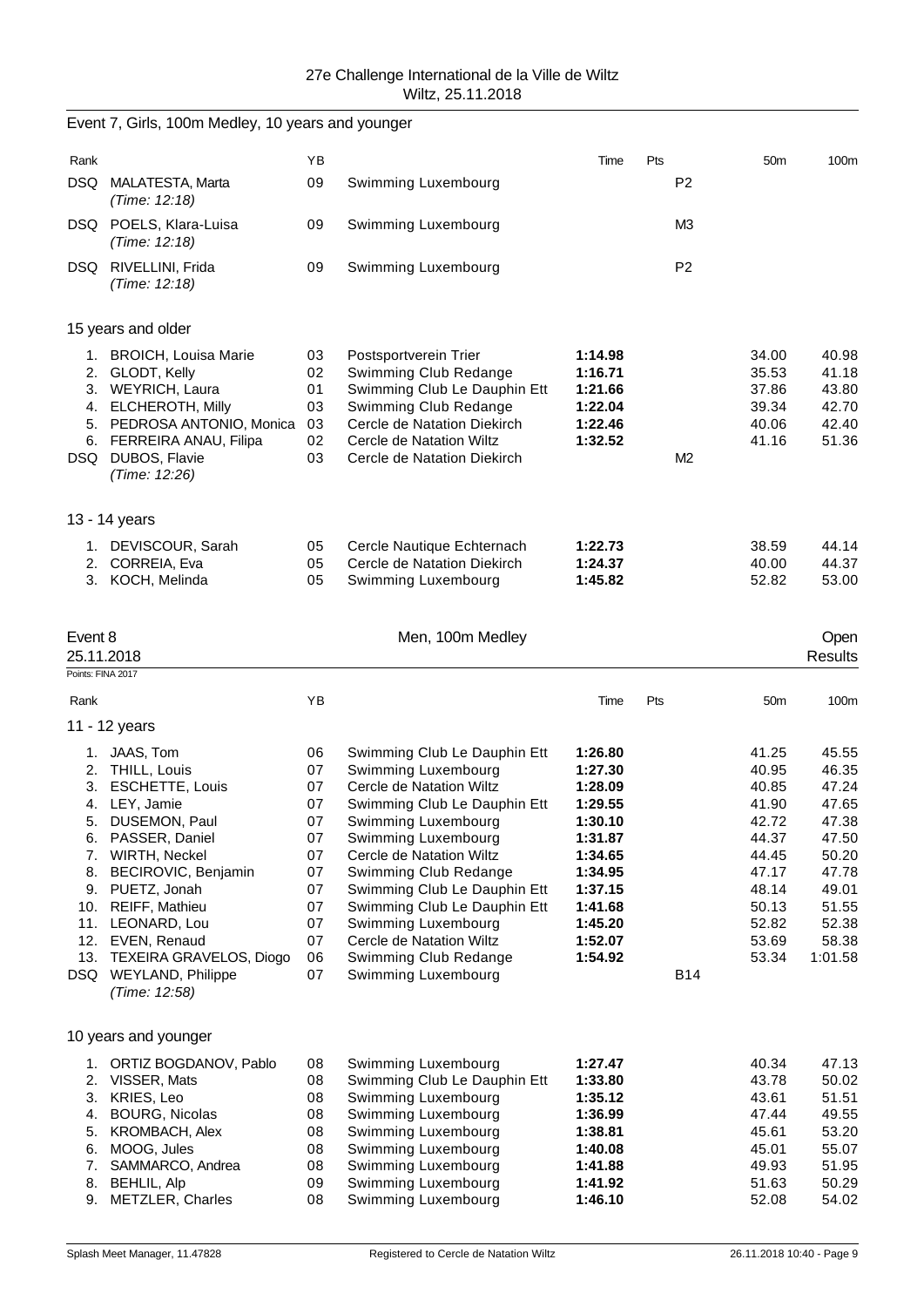Event 8, Boys, 100m Medley, 10 years and younger

| Rank       |                                                | YB |                              | Time    | Pts            | 50 <sub>m</sub> | 100m    |
|------------|------------------------------------------------|----|------------------------------|---------|----------------|-----------------|---------|
|            | 10. SCHAEFFER, Dean                            | 08 | Cercle de Natation Wiltz     | 1:47.60 |                | 50.87           | 56.73   |
| 11.        | GEORGIEV, Theodor                              | 08 | Swimming Luxembourg          | 1:50.08 |                | 50.98           | 59.10   |
| 12.        | KUNEN, Fynn                                    | 08 | Swimming Luxembourg          | 1:50.84 |                | 54.11           | 56.73   |
| 13.        | SIEDLECKI, Michal                              | 08 | Swimming Luxembourg          | 1:51.41 |                | 54.51           | 56.90   |
| 14.        | <b>TYMRAK, Martin</b>                          | 09 | Swimming Luxembourg          | 1:52.98 |                | 55.54           | 57.44   |
| 15.        | FERREIRA, Noah                                 | 08 | Cercle Nautique Echternach   | 2:01.88 |                | 58.48           | 1:03.40 |
| 16.        | ORTIZ, Santiago                                | 10 | Swimming Luxembourg          | 2:04.17 |                |                 |         |
| 17.        | <b>BERTEMES, Noah</b>                          | 09 | Swimming Luxembourg          | 2:07.79 |                | 31.88           | 1:35.91 |
| 18.        | BENTO, Rodrigo                                 | 10 | Swimming Luxembourg          | 2:15.66 |                | 1:06.40         | 1:09.26 |
| 19.        | FALTZ, Aleksandar                              | 09 | Swimming Club Le Dauphin Ett | 2:16.62 |                | 1:12.37         | 1:04.25 |
| DSQ.       | TROIA REVERTE, Giacomo<br>(Time: 12:45)        | 09 | Swimming Club Le Dauphin Ett |         | M <sub>3</sub> |                 |         |
|            | DSQ SCHEECK, Lennox<br>(Time: 12:38)           | 10 | Swimming Club Redange        |         | M <sub>2</sub> |                 |         |
|            | DSQ KIDD, Alexander<br>(Time: 12:50)           | 09 | Swimming Luxembourg          |         | M <sub>3</sub> |                 |         |
|            | DSQ RICHETTA, Alexander<br>(Time: 12:47)       | 10 | Swimming Luxembourg          |         | P <sub>2</sub> |                 |         |
|            | DSQ MELOUANE AMAHZOUNE, Ada08<br>(Time: 12:45) |    | Cercle de Natation Wiltz     |         | M <sub>2</sub> |                 |         |
|            | 15 years and older                             |    |                              |         |                |                 |         |
|            | 1. BOURCKEL, Mike                              | 03 | Cercle de Natation Wiltz     | 1:09.21 |                | 31.97           | 37.24   |
|            | 2. GIRS, Matheo                                | 02 | Cercle de Natation Wiltz     | 1:09.77 |                | 31.92           | 37.85   |
|            | 3. CIRELLI, Marco                              | 02 | Swimming Club Redange        | 1:10.87 |                | 34.03           | 36.84   |
|            | 13 - 14 years                                  |    |                              |         |                |                 |         |
|            | 1. FETZ, Tom                                   | 04 | Cercle Nautique Echternach   | 1:20.47 |                | 36.88           | 43.59   |
| 2.         | TRESSEL, Yannis                                | 05 | Swimming Club Le Dauphin Ett | 1:24.10 |                | 39.48           | 44.62   |
| <b>DSQ</b> | OLIVEIRA MARQUES, Richard 04<br>(Time: 12:45)  |    | Swimming Club Redange        |         | M <sub>3</sub> |                 |         |

| Event 9<br>25.11.2018 |                                                                            |          | Mixed, 4 x 50m Freestyle                                                         |          | 10 years and younger<br>Results |     |
|-----------------------|----------------------------------------------------------------------------|----------|----------------------------------------------------------------------------------|----------|---------------------------------|-----|
| Points: FINA 2017     |                                                                            |          |                                                                                  |          |                                 |     |
| Rank                  |                                                                            |          |                                                                                  |          | Time                            | Pts |
| 1.                    | Swimming Club Le Dauphin Ett 1<br><b>BLESES, Joyce</b><br>STRASSER, Amelie | 08<br>08 | Swimming Club Le Dauphin Ett<br>STAICU, David<br>VISSER, Mats                    | 08<br>08 | 2:43.51                         |     |
| 2.                    | Cercle Nautique Echternach 2<br>SCHMITZ, Misha<br>FERREIRA, Noah           | 08<br>08 | Cercle Nautique Echternach<br><b>SCHMITZ, Yelisey</b><br>SCHILTZ, Amelie         | 10<br>08 | 2:53.28                         |     |
| 3 <sub>1</sub>        | Cercle de Natation Wiltz 1<br>SCHAEFFER, Dean<br>AKASBI, Lyna              | 08<br>08 | Cercle de Natation Wiltz<br>FERREIRA ANAU, Margerida<br>MELOUANE AMAHZOUNE, Adam | 08<br>08 | 3:06.77                         |     |
| 4.                    | Swimming Club Le Dauphin Ett 2<br>GHIRELLI, Lynn<br>DONDELINGER, Eila      | 08<br>10 | Swimming Club Le Dauphin Ett<br>TROIA REVERTE, Giacomo<br>FALTZ, Aleksandar      | 09<br>09 | 3:24.90                         |     |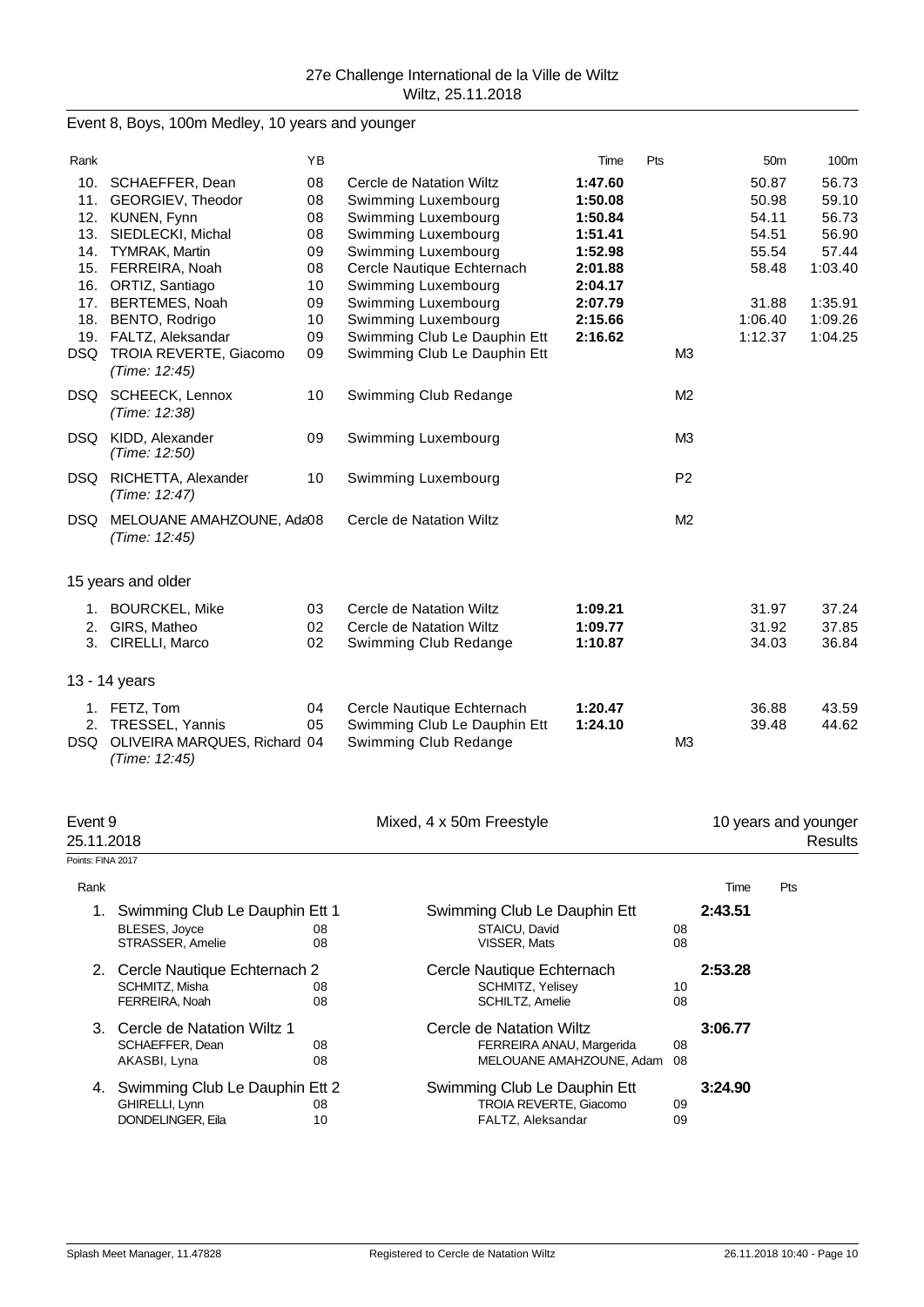| Event 10<br>25.11.2018<br>Points: FINA 2017 |                                                                                    |                 |                | Mixed, 4 x 50m Freestyle                                                    |          |                | 11 years and older<br><b>Results</b> |
|---------------------------------------------|------------------------------------------------------------------------------------|-----------------|----------------|-----------------------------------------------------------------------------|----------|----------------|--------------------------------------|
| Rank                                        |                                                                                    |                 |                |                                                                             |          | Time           | Pts                                  |
|                                             | 1. Cercle de Natation Wiltz 3<br>GIRS, Matheo<br>02<br>FERREIRA ANAU, Filipa<br>02 |                 | 28.18<br>34.49 | Cercle de Natation Wiltz<br>PINTO TEIXEIRA, Martha<br><b>BOURCKEL, Mike</b> | 04<br>03 | 2:04.10        | 35.60<br>25.83                       |
|                                             | 2. Swimming Club Redange 2<br>ELCHEROTH, Niki<br>07<br>KOENIG, Aurelie<br>07       |                 |                | Swimming Club Redange<br>NOTHUM, June<br>TEXEIRA GRAVELOS, Diogo            | 09<br>06 | 2:50.28        |                                      |
|                                             | 3. Swimming Club Le Dauphin Ett 1<br>PUETZ, Jonah<br>07<br>GUTH, Sophie<br>07      |                 | 38.92<br>48.94 | Swimming Club Le Dauphin Ett<br>CORBEEL BASTIN, Ava<br>REIFF, Mathieu       | 07<br>07 | 2:53.49        | 45.28<br>40.35                       |
|                                             | DSQ Cercle Nautique Echternach 1<br>(Time: 13:16)                                  |                 |                | Cercle Nautique Echternach                                                  |          |                | G <sub>2</sub>                       |
|                                             |                                                                                    |                 | 30.18<br>35.69 |                                                                             |          |                | 30.32                                |
| Event 11<br>25.11.2018                      |                                                                                    |                 |                | Women, 50m Backstroke                                                       |          |                | Open<br><b>Results</b>               |
| Points: FINA 2017                           |                                                                                    |                 |                |                                                                             |          |                |                                      |
| Rank                                        |                                                                                    | ΥB              |                |                                                                             |          | Time           | Pts                                  |
|                                             | 11 - 12 years                                                                      |                 |                |                                                                             |          |                |                                      |
|                                             | 1. ELCHEROTH, Niki                                                                 | 07              |                | Swimming Club Redange                                                       |          | 42.84          |                                      |
|                                             | 2. KOENIG, Aurelie                                                                 | 07              |                | Swimming Club Redange                                                       |          | 44.28          |                                      |
|                                             | 3. BOUWMEISTER, Philine                                                            | 07              |                | Swimming Luxembourg                                                         |          | 47.77          |                                      |
|                                             | 4. DE WAHA, Lina-Marie                                                             | 07              |                | Cercle de Natation Diekirch                                                 |          | 47.88          |                                      |
|                                             | 5. MOUSEL, Sarah<br>ROUSSEAU, Johanna                                              | 07<br>06        |                | Swimming Luxembourg<br><b>Cercle de Natation Wiltz</b>                      |          | 47.91<br>55.74 |                                      |
| 6.                                          |                                                                                    |                 |                |                                                                             |          |                |                                      |
|                                             | 10 years and younger                                                               |                 |                |                                                                             |          |                |                                      |
|                                             | 1. HRIC, Nina                                                                      | 08              |                | Swimming Luxembourg                                                         |          | 38.76          |                                      |
|                                             | 2. SCHOLER, Amelie                                                                 | 08              |                | Swimming Luxembourg                                                         |          | 41.53          |                                      |
| 3.                                          | MILANOVSKA, Maja                                                                   | 09              |                | Swimming Luxembourg                                                         |          | 41.75          |                                      |
| 4.                                          | GRUJIC-MARTINS, Teodora                                                            | 09              |                | Swimming Luxembourg                                                         |          | 42.59          |                                      |
|                                             | 5. OLIVERO, Francesca                                                              | 08              |                | Swimming Luxembourg                                                         |          | 42.75          |                                      |
| 7.                                          | 6. BOUWMEISTER, Annebelle<br>CONSTANTIN, Sophia                                    | 08<br>09        |                | Swimming Luxembourg<br>Swimming Luxembourg                                  |          | 47.09<br>47.38 |                                      |
|                                             | 8. ROUSSEAU, Clara                                                                 | 08              |                | Cercle de Natation Wiltz                                                    |          | 52.55          |                                      |
|                                             | 9. LUETZEN, Laura                                                                  | 09              |                | Cercle de Natation Diekirch                                                 |          | 54.81          |                                      |
|                                             | 10. OLINGER, Lilli                                                                 | 09              |                | Cercle de Natation Wiltz                                                    |          | 56.38          |                                      |
|                                             | 11. BARTHEL, Emma                                                                  | 10 <sup>°</sup> |                | Swimming Club Redange                                                       |          | 57.20          |                                      |
|                                             | 15 years and older                                                                 |                 |                |                                                                             |          |                |                                      |
|                                             | 1. BROICH, Louisa Marie                                                            | 03              |                | Postsportverein Trier                                                       |          | 33.77          |                                      |
|                                             | 2. PEDROSA ANTONIO, Monica                                                         | 03              |                | Cercle de Natation Diekirch                                                 |          | 42.49          |                                      |
|                                             | 3. AMAR, Lily                                                                      | $00\,$          |                | Cercle de Natation Wiltz                                                    |          | 43.10          |                                      |
|                                             | 13 - 14 years                                                                      |                 |                |                                                                             |          |                |                                      |
|                                             | 1. DEVISCOUR, Sarah                                                                | 05              |                | Cercle Nautique Echternach                                                  |          | 37.81          |                                      |
|                                             | 2. CORREIA, Eva                                                                    | 05              |                | Cercle de Natation Diekirch                                                 |          | 38.82          |                                      |
|                                             | 3. JEITZ-WAMPACH, Mia                                                              | 04              |                | Cercle Nautique Echternach                                                  |          | 40.19          |                                      |
|                                             | 4. BECK, Morgane                                                                   | 04              |                | Swimming Club Redange                                                       |          | 48.91          |                                      |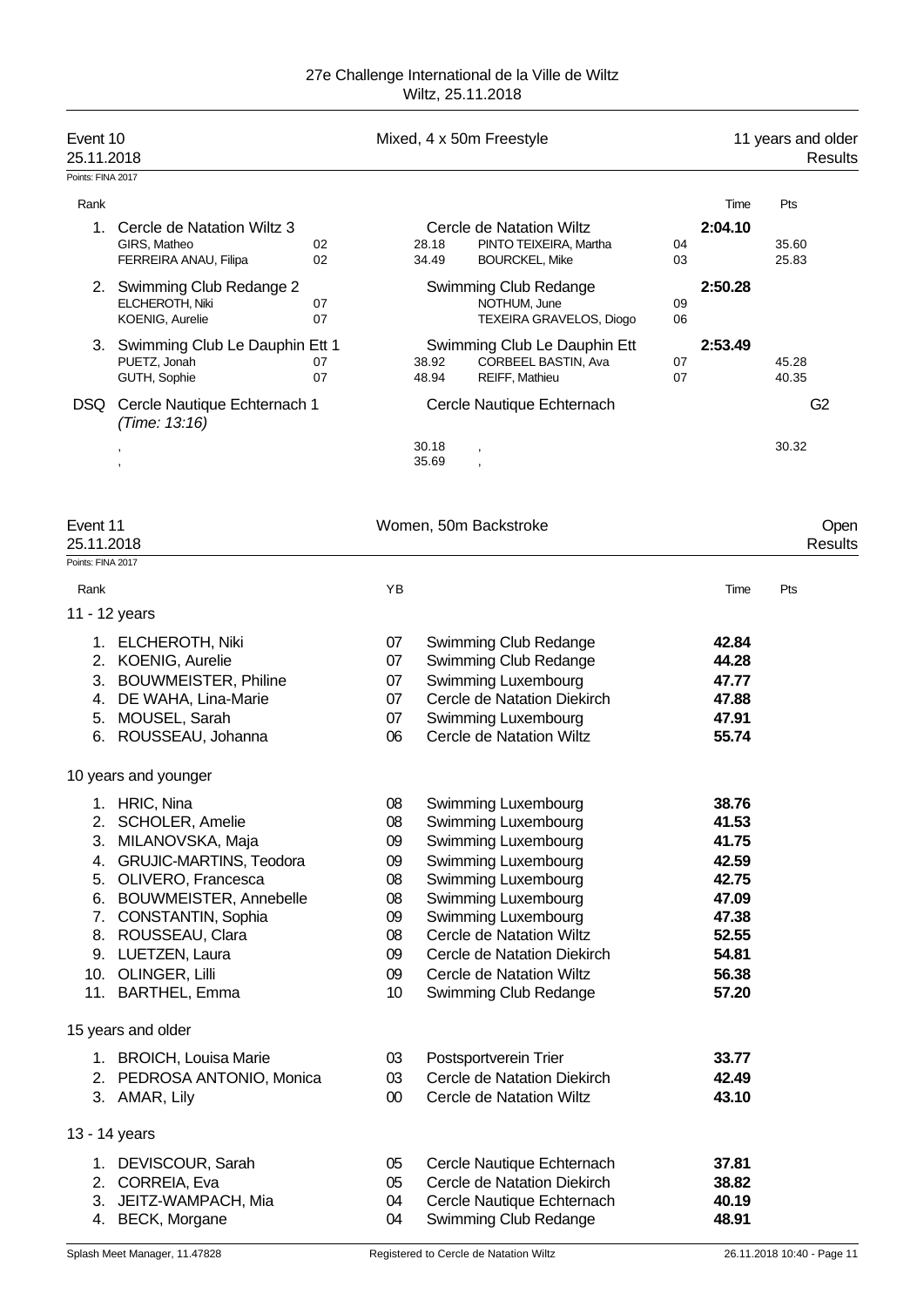| Event 12<br>25.11.2018 |                                                                                                                                                                                           |                                        |                                                                              | Men, 50m Backstroke                                                                                                                                                                                                    |                                                                |                |                                                                                     | Open<br>Results                                            |
|------------------------|-------------------------------------------------------------------------------------------------------------------------------------------------------------------------------------------|----------------------------------------|------------------------------------------------------------------------------|------------------------------------------------------------------------------------------------------------------------------------------------------------------------------------------------------------------------|----------------------------------------------------------------|----------------|-------------------------------------------------------------------------------------|------------------------------------------------------------|
| Points: FINA 2017      |                                                                                                                                                                                           |                                        |                                                                              |                                                                                                                                                                                                                        |                                                                |                |                                                                                     |                                                            |
| Rank                   |                                                                                                                                                                                           |                                        | YB                                                                           |                                                                                                                                                                                                                        |                                                                |                | Time                                                                                | Pts                                                        |
|                        | 11 - 12 years                                                                                                                                                                             |                                        |                                                                              |                                                                                                                                                                                                                        |                                                                |                |                                                                                     |                                                            |
|                        | 1. FEDOSEEV, Anton<br>2. THILL, Louis<br>3. WEYLAND, Philippe<br>4. DUSEMON, Paul<br>5. PASSER, Daniel<br>6. TEXEIRA GRAVELOS, Diogo                                                      |                                        | 07<br>07<br>07<br>07<br>07<br>06                                             | Swimming Luxembourg<br>Swimming Luxembourg<br>Swimming Luxembourg<br>Swimming Luxembourg<br>Swimming Luxembourg<br>Swimming Club Redange                                                                               |                                                                |                | 38.37<br>39.51<br>43.38<br>43.52<br>43.75<br>51.28                                  |                                                            |
|                        | 10 years and younger                                                                                                                                                                      |                                        |                                                                              |                                                                                                                                                                                                                        |                                                                |                |                                                                                     |                                                            |
|                        | 1. KROMBACH, Alex<br>2. KRIES, Leo<br>3. MOOG, Jules<br>4. METZLER, Charles<br>5. SAMMARCO, Andrea<br>6. SCHAEFFER, Jack<br>7. PIRET, Alexandre<br>8. SCHEECK, Lennox<br>9. PIRET, Alexis |                                        | 08<br>08<br>08<br>08<br>08<br>10 <sup>°</sup><br>08<br>10 <sup>°</sup><br>08 | Swimming Luxembourg<br>Swimming Luxembourg<br>Swimming Luxembourg<br>Swimming Luxembourg<br>Swimming Luxembourg<br>Cercle de Natation Wiltz<br>Swimming Club Redange<br>Swimming Club Redange<br>Swimming Club Redange |                                                                |                | 42.28<br>43.30<br>43.40<br>46.66<br>49.19<br>56.26<br>1:03.02<br>1:05.80<br>1:06.42 |                                                            |
|                        | 15 years and older                                                                                                                                                                        |                                        |                                                                              |                                                                                                                                                                                                                        |                                                                |                |                                                                                     |                                                            |
|                        | 1. BOURCKEL, Mike<br>2. GIRS, Matheo                                                                                                                                                      |                                        | 03<br>02                                                                     | Cercle de Natation Wiltz<br>Cercle de Natation Wiltz                                                                                                                                                                   |                                                                |                | 33.09<br>34.08                                                                      |                                                            |
|                        | 13 - 14 years<br>1. DENTER, Arthur<br>2. FETZ, Tom<br>3. OLIVEIRA MARQUES, Richard                                                                                                        |                                        | 04<br>04<br>04                                                               | Cercle Nautique Echternach<br>Cercle Nautique Echternach<br>Swimming Club Redange                                                                                                                                      |                                                                |                | 32.54<br>34.53<br>44.93                                                             |                                                            |
| Event 13<br>25.11.2018 |                                                                                                                                                                                           |                                        |                                                                              | Women, 100m Breaststroke                                                                                                                                                                                               |                                                                |                |                                                                                     | Open<br>Results                                            |
| Points: FINA 2017      |                                                                                                                                                                                           |                                        |                                                                              |                                                                                                                                                                                                                        |                                                                |                |                                                                                     |                                                            |
| Rank                   | 11 - 12 years                                                                                                                                                                             | YB                                     |                                                                              |                                                                                                                                                                                                                        | Time                                                           | Pts            | 50 <sub>m</sub>                                                                     | 100m                                                       |
| 3.<br>5.               | 1. CONTER, Anja<br>2. OLINGER, Tina<br><b>BOUWMEISTER, Philine</b><br>4. MOUSEL, Sarah<br>DE WAHA, Lina-Marie                                                                             | 07<br>06<br>07<br>07<br>07             |                                                                              | Swimming Luxembourg<br>Cercle de Natation Wiltz<br>Swimming Luxembourg<br>Swimming Luxembourg<br>Cercle de Natation Diekirch                                                                                           | 1:41.86<br>1:44.18<br>1:46.66<br>1:47.49<br>1:54.61            |                | 47.71<br>48.75<br>51.41<br>49.34<br>52.73                                           | 54.15<br>55.43<br>55.25<br>58.15<br>1:01.88                |
|                        | 10 years and younger                                                                                                                                                                      |                                        |                                                                              |                                                                                                                                                                                                                        |                                                                |                |                                                                                     |                                                            |
| 1.<br>3.<br>4.<br>DSQ  | DONDELINGER, Elisa<br>2. MILANOVSKA, Maja<br>BOUWMEISTER, Annebelle<br>LUETZEN, Laura<br>5. AKASBI, Lyna<br>6. FERREIRA ANAU, Margerida<br>MEYER, Julie<br>(Time: 15:11)                  | 08<br>09<br>08<br>09<br>08<br>08<br>08 |                                                                              | Swimming Luxembourg<br>Swimming Luxembourg<br>Swimming Luxembourg<br>Cercle de Natation Diekirch<br>Cercle de Natation Wiltz<br>Cercle de Natation Wiltz<br>Cercle de Natation Wiltz                                   | 1:42.03<br>1:50.61<br>1:58.84<br>2:00.83<br>2:09.39<br>2:21.76 | B <sub>8</sub> | 48.87<br>52.24<br>57.60<br>55.83<br>59.64<br>1:09.19                                | 53.16<br>58.37<br>1:01.24<br>1:05.00<br>1:09.75<br>1:12.57 |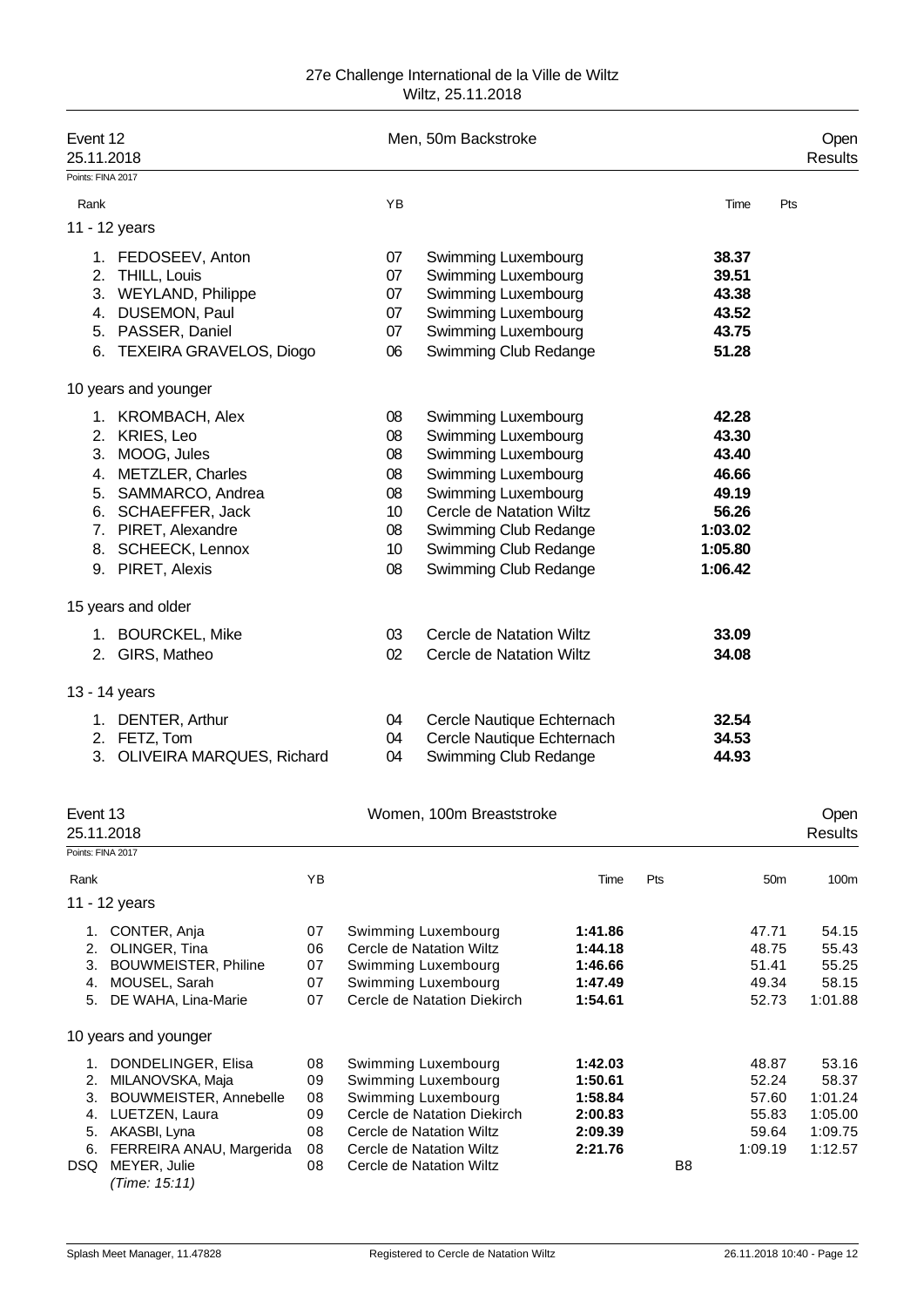|                                             | Event 13, Women, 100m Breaststroke                                                                                                                                                                  |                                              |                                                                                                                                                                                                    |                                                                                      |                |                                                                      |                                                                          |
|---------------------------------------------|-----------------------------------------------------------------------------------------------------------------------------------------------------------------------------------------------------|----------------------------------------------|----------------------------------------------------------------------------------------------------------------------------------------------------------------------------------------------------|--------------------------------------------------------------------------------------|----------------|----------------------------------------------------------------------|--------------------------------------------------------------------------|
|                                             | 15 years and older                                                                                                                                                                                  |                                              |                                                                                                                                                                                                    |                                                                                      |                |                                                                      |                                                                          |
| 2.                                          | 1. PEDROSA ANTONIO, Monica<br>GLODT, Kelly<br>3. ELCHEROTH, Milly<br>4. DUBOS, Flavie                                                                                                               | 03<br>02<br>03<br>03                         | Cercle de Natation Diekirch<br>Swimming Club Redange<br>Swimming Club Redange<br>Cercle de Natation Diekirch                                                                                       | 1:23.73<br>1:25.21<br>1:31.56<br>1:59.80                                             |                | 39.47<br>40.56<br>43.40<br>56.42                                     | 44.26<br>44.65<br>48.16<br>1:03.38                                       |
|                                             | 13 - 14 years                                                                                                                                                                                       |                                              |                                                                                                                                                                                                    |                                                                                      |                |                                                                      |                                                                          |
|                                             | 1. CORREIA, Eva                                                                                                                                                                                     | 05                                           | Cercle de Natation Diekirch                                                                                                                                                                        | 1:40.35                                                                              |                | 48.45                                                                | 51.90                                                                    |
| Event 14<br>25.11.2018<br>Points: FINA 2017 |                                                                                                                                                                                                     |                                              | Men, 100m Breaststroke                                                                                                                                                                             |                                                                                      |                |                                                                      | Open<br><b>Results</b>                                                   |
| Rank                                        |                                                                                                                                                                                                     | YB                                           |                                                                                                                                                                                                    | Time                                                                                 | Pts            | 50m                                                                  | 100m                                                                     |
|                                             | 11 - 12 years                                                                                                                                                                                       |                                              |                                                                                                                                                                                                    |                                                                                      |                |                                                                      |                                                                          |
|                                             | 1. FEDOSEEV, Anton<br>2. PASSER, Daniel<br>3. DUSEMON, Paul<br>4. HAAG, Yanic<br>5. BECIROVIC, Benjamin<br>6. WIRTH, Neckel<br>7. LEONARD, Lou<br>8. EVEN, Renaud                                   | 07<br>07<br>07<br>07<br>07<br>07<br>07<br>07 | Swimming Luxembourg<br>Swimming Luxembourg<br>Swimming Luxembourg<br>Swimming Club Redange<br>Swimming Club Redange<br>Cercle de Natation Wiltz<br>Swimming Luxembourg<br>Cercle de Natation Wiltz | 1:32.93<br>1:35.94<br>1:40.47<br>1:44.63<br>1:45.51<br>1:49.72<br>1:54.04<br>1:58.67 |                | 43.90<br>43.91<br>48.12<br>48.62<br>51.16<br>51.90<br>53.29<br>56.46 | 49.03<br>52.03<br>52.35<br>56.01<br>54.35<br>57.82<br>1:00.75<br>1:02.21 |
|                                             | 10 years and younger                                                                                                                                                                                |                                              |                                                                                                                                                                                                    |                                                                                      |                |                                                                      |                                                                          |
| 4.<br>5.                                    | 1. ORTIZ BOGDANOV, Pablo<br>2. VIGUIER, Evan<br>3. BOURG, Nicolas<br>SAMMARCO, Andrea<br><b>METZLER, Charles</b><br>6. KRIES, Leo<br>7. KIDD, Alexander<br>DSQ FIGUEIROA MUNOZ, M.<br>(Time: 15:29) | 08<br>08<br>08<br>08<br>08<br>08<br>09<br>08 | Swimming Luxembourg<br>Swimming Luxembourg<br>Swimming Luxembourg<br>Swimming Luxembourg<br>Swimming Luxembourg<br>Swimming Luxembourg<br>Swimming Luxembourg<br>Cercle de Natation Diekirch       | 1:40.31<br>1:44.12<br>1:45.84<br>1:49.88<br>1:54.58<br>1:55.59<br>2:01.89            | B <sub>1</sub> | 47.65<br>50.36<br>50.36<br>52.74<br>55.36<br>54.50<br>57.38          | 52.66<br>53.76<br>55.48<br>57.14<br>59.22<br>1:01.09<br>1:04.51          |
|                                             | DSQ SCHAEFFER, Dean<br>(Time: 15:28)                                                                                                                                                                | 08                                           | Cercle de Natation Wiltz                                                                                                                                                                           |                                                                                      | B <sub>1</sub> |                                                                      |                                                                          |
|                                             | 15 years and older                                                                                                                                                                                  |                                              |                                                                                                                                                                                                    |                                                                                      |                |                                                                      |                                                                          |
|                                             | 1. JACOBY, Dale<br>2. NICOLAS, Jeff                                                                                                                                                                 | 02<br>03                                     | Cercle de Natation Wiltz<br>Cercle de Natation Wiltz                                                                                                                                               | 1:24.07<br>1:25.25                                                                   |                | 38.28<br>39.10                                                       | 45.79<br>46.15                                                           |
|                                             | 13 - 14 years                                                                                                                                                                                       |                                              |                                                                                                                                                                                                    |                                                                                      |                |                                                                      |                                                                          |
|                                             | DSQ FERREIRA CASTRO, Igor<br>(Time: 15:32)                                                                                                                                                          | 04                                           | Swimming Club Redange                                                                                                                                                                              |                                                                                      | <b>B11</b>     |                                                                      |                                                                          |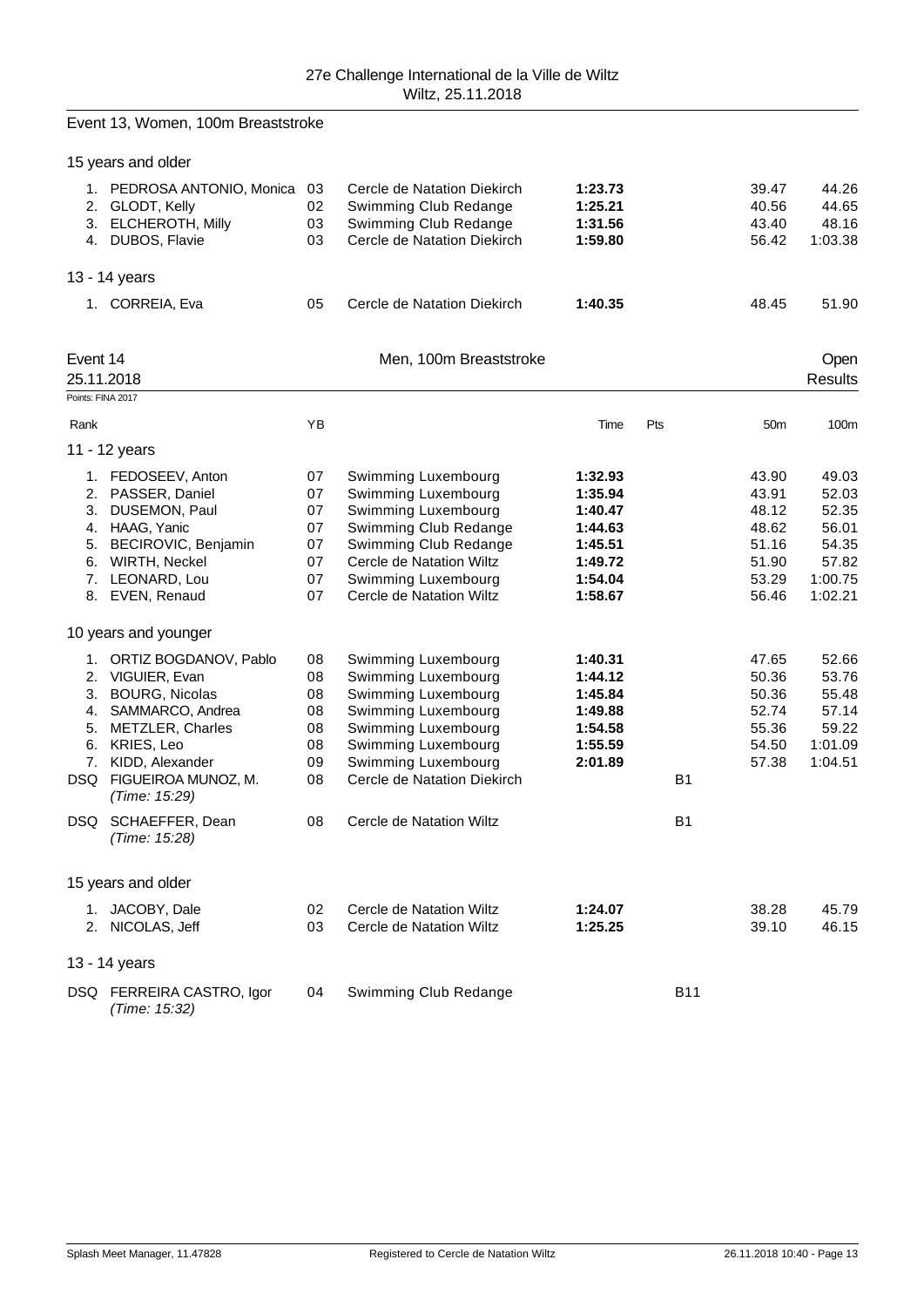| Event 15<br>25.11.2018                      |                                                                                                                                                                |                                  | Women, 50m Butterfly                                                                                                                                |                                           | Open<br>Results |
|---------------------------------------------|----------------------------------------------------------------------------------------------------------------------------------------------------------------|----------------------------------|-----------------------------------------------------------------------------------------------------------------------------------------------------|-------------------------------------------|-----------------|
| Points: FINA 2017                           |                                                                                                                                                                |                                  |                                                                                                                                                     |                                           |                 |
| Rank                                        |                                                                                                                                                                | YB                               |                                                                                                                                                     | Time                                      | Pts             |
|                                             | 11 - 12 years                                                                                                                                                  |                                  |                                                                                                                                                     |                                           |                 |
|                                             | 1. KOENIG, Aurelie<br>2. CONTER, Anja<br>3. ELCHEROTH, Niki                                                                                                    | 07<br>07<br>07                   | Swimming Club Redange<br>Swimming Luxembourg<br>Swimming Club Redange                                                                               | 40.49<br>44.99<br>45.81                   |                 |
|                                             | 10 years and younger                                                                                                                                           |                                  |                                                                                                                                                     |                                           |                 |
|                                             | 1. SCHOLER, Amelie<br>2. GRUJIC-MARTINS, Teodora<br>3. HRIC, Nina<br>4. OLIVERO, Francesca<br>5. CONSTANTIN, Sophia                                            | 08<br>09<br>08<br>08<br>09       | Swimming Luxembourg<br>Swimming Luxembourg<br>Swimming Luxembourg<br>Swimming Luxembourg<br>Swimming Luxembourg                                     | 40.50<br>41.15<br>41.25<br>43.39<br>46.41 |                 |
|                                             | 15 years and older                                                                                                                                             |                                  |                                                                                                                                                     |                                           |                 |
|                                             | 1. GLODT, Kelly<br>2. PEDROSA ANTONIO, Monica<br>3. FERREIRA ANAU, Filipa<br>4. DUBOS, Flavie                                                                  | 02<br>03<br>02<br>03             | Swimming Club Redange<br>Cercle de Natation Diekirch<br>Cercle de Natation Wiltz<br>Cercle de Natation Diekirch                                     | 35.53<br>38.91<br>41.09<br>53.12          |                 |
|                                             | 13 - 14 years                                                                                                                                                  |                                  |                                                                                                                                                     |                                           |                 |
|                                             | 1. CORREIA, Eva<br>2. DEVISCOUR, Sarah<br>3. PINTO TEIXEIRA, Martha<br>4. JEITZ-WAMPACH, Mia                                                                   | 05<br>05<br>04<br>04             | Cercle de Natation Diekirch<br>Cercle Nautique Echternach<br>Cercle de Natation Wiltz<br>Cercle Nautique Echternach                                 | 38.74<br>38.98<br>41.36<br>44.76          |                 |
| Event 16<br>25.11.2018<br>Points: FINA 2017 |                                                                                                                                                                |                                  | Men, 50m Butterfly                                                                                                                                  |                                           | Open<br>Results |
| Rank                                        |                                                                                                                                                                | ΥB                               |                                                                                                                                                     | Time                                      | Pts             |
|                                             | 11 - 12 years                                                                                                                                                  |                                  |                                                                                                                                                     |                                           |                 |
|                                             | 1. ESCHETTE, Louis<br>2. THILL, Louis<br>3. WEYLAND, Philippe                                                                                                  | 07<br>07<br>07                   | Cercle de Natation Wiltz<br>Swimming Luxembourg<br>Swimming Luxembourg                                                                              | 37.28<br>37.55<br>43.77                   |                 |
|                                             | 10 years and younger                                                                                                                                           |                                  |                                                                                                                                                     |                                           |                 |
|                                             | 1. VIGUIER, Evan<br>2. KROMBACH, Alex<br>3. MOOG, Jules<br>4. GEORGIEV, Theodor<br>5. MELOUANE AMAHZOUNE, Adam<br>DSQ DAKEU NGAHA, David Owen<br>(Time: 15:47) | 08<br>08<br>08<br>08<br>08<br>08 | Swimming Luxembourg<br>Swimming Luxembourg<br>Swimming Luxembourg<br>Swimming Luxembourg<br>Cercle de Natation Wiltz<br>Cercle de Natation Diekirch | 39.84<br>43.12<br>47.75<br>54.63<br>55.90 | P <sub>2</sub>  |
|                                             | 15 years and older                                                                                                                                             |                                  |                                                                                                                                                     |                                           |                 |
|                                             | 1. CIRELLI, Marco<br>2. HASANOVIC, Adin                                                                                                                        | 02<br>02                         | Swimming Club Redange<br>Cercle de Natation Wiltz                                                                                                   | 30.65<br>36.79                            |                 |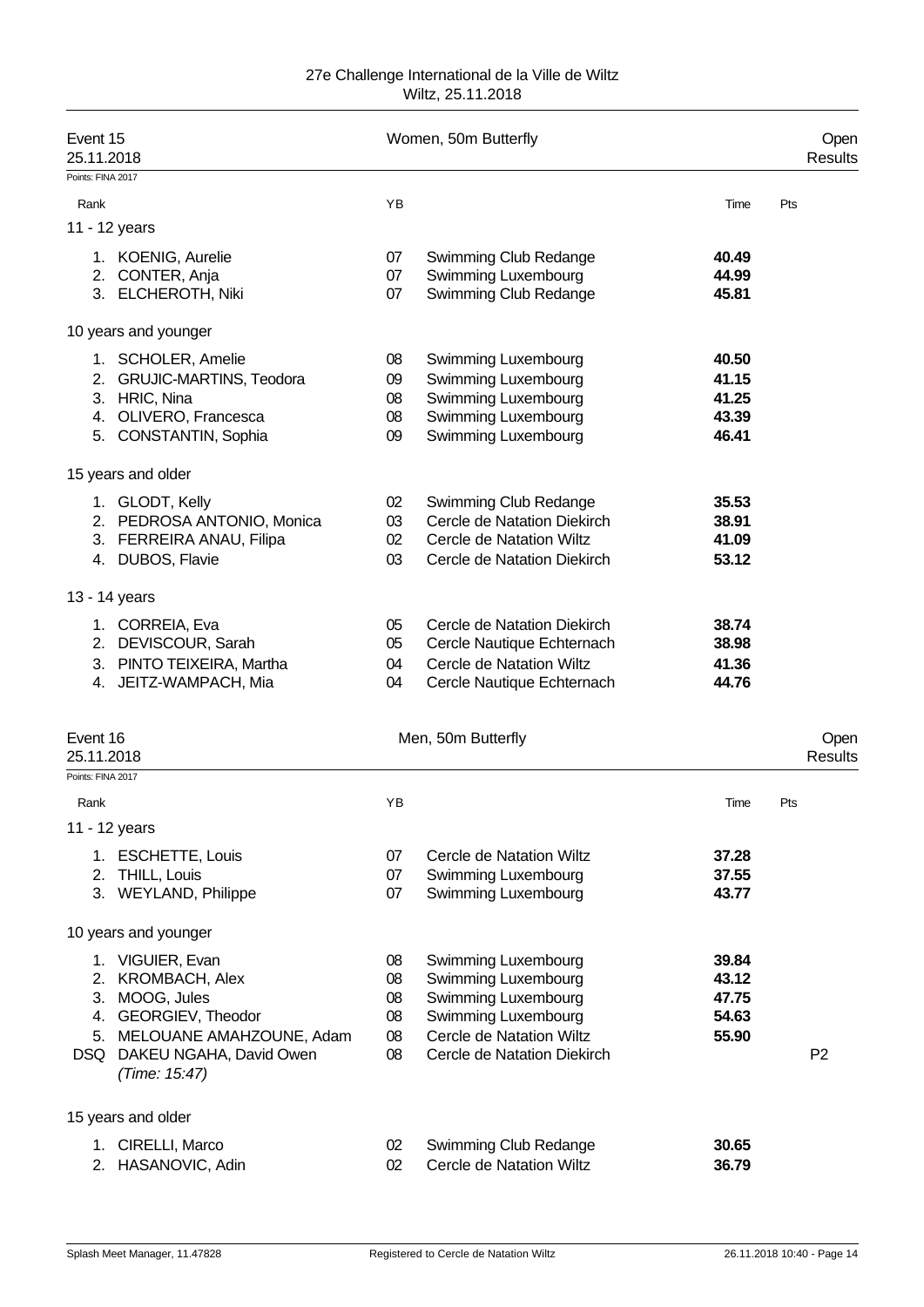# Event 16, Men, 50m Butterfly

|                                                            | 13 - 14 years                                                                                                                                                                                                                                                                               |                                                                            |                                                                                                                                                                                                                                                                                                                                  |                                                                                                                                             |                                                                                                                     |                                                                                                                       |
|------------------------------------------------------------|---------------------------------------------------------------------------------------------------------------------------------------------------------------------------------------------------------------------------------------------------------------------------------------------|----------------------------------------------------------------------------|----------------------------------------------------------------------------------------------------------------------------------------------------------------------------------------------------------------------------------------------------------------------------------------------------------------------------------|---------------------------------------------------------------------------------------------------------------------------------------------|---------------------------------------------------------------------------------------------------------------------|-----------------------------------------------------------------------------------------------------------------------|
|                                                            | 1. DENTER, Arthur<br>2. FETZ, Tom<br>3. NAFFOUTI, Nael                                                                                                                                                                                                                                      |                                                                            | 04<br>Cercle Nautique Echternach<br>04<br>Cercle Nautique Echternach<br>05<br>Cercle de Natation Wiltz                                                                                                                                                                                                                           |                                                                                                                                             | 31.51<br>35.78<br>39.31                                                                                             |                                                                                                                       |
| Event 17                                                   | 25.11.2018                                                                                                                                                                                                                                                                                  |                                                                            | Women, 100m Freestyle                                                                                                                                                                                                                                                                                                            |                                                                                                                                             |                                                                                                                     | Open<br>Results                                                                                                       |
|                                                            | Points: FINA 2017                                                                                                                                                                                                                                                                           |                                                                            |                                                                                                                                                                                                                                                                                                                                  |                                                                                                                                             |                                                                                                                     |                                                                                                                       |
| Rank                                                       |                                                                                                                                                                                                                                                                                             | YB                                                                         |                                                                                                                                                                                                                                                                                                                                  | Time<br>Pts                                                                                                                                 | 50 <sub>m</sub>                                                                                                     | 100m                                                                                                                  |
|                                                            | 11 - 12 years                                                                                                                                                                                                                                                                               |                                                                            |                                                                                                                                                                                                                                                                                                                                  |                                                                                                                                             |                                                                                                                     |                                                                                                                       |
| 2.<br>3.<br>4.<br>5.<br>6.                                 | 1. MOUSEL, Sarah<br>OLINGER, Tina<br>CONTER, Anja<br><b>BOUWMEISTER, Philine</b><br>DE WAHA, Lina-Marie<br>ROUSSEAU, Johanna                                                                                                                                                                | 07<br>06<br>07<br>07<br>07<br>06                                           | Swimming Luxembourg<br>Cercle de Natation Wiltz<br>Swimming Luxembourg<br>Swimming Luxembourg<br>Cercle de Natation Diekirch<br>Cercle de Natation Wiltz                                                                                                                                                                         | 1:22.88<br>1:24.09<br>1:24.33<br>1:27.69<br>1:32.09<br>1:49.68                                                                              | 37.62<br>39.96<br>40.65<br>43.41<br>43.35<br>51.09                                                                  | 45.26<br>44.13<br>43.68<br>44.28<br>48.74<br>58.59                                                                    |
|                                                            | 10 years and younger                                                                                                                                                                                                                                                                        |                                                                            |                                                                                                                                                                                                                                                                                                                                  |                                                                                                                                             |                                                                                                                     |                                                                                                                       |
| 2.<br>3.<br>4.<br>5.<br>6.<br>7.<br>8.<br>9.<br>10.<br>11. | 1. HRIC, Nina<br><b>SCHOLER, Amelie</b><br>GRUJIC-MARTINS, Teodora<br>OLIVERO, Francesca<br>MILANOVSKA, Maja<br>CONSTANTIN, Sophia<br>DONDELINGER, Elisa<br>BOUWMEISTER, Annebelle<br>ROUSSEAU, Clara<br>OLINGER, Lilli<br>FERREIRA ANAU, Margerida<br>12. AKASBI, Lyna<br>13. MEYER, Julie | 08<br>08<br>09<br>08<br>09<br>09<br>08<br>08<br>08<br>09<br>08<br>08<br>08 | Swimming Luxembourg<br>Swimming Luxembourg<br>Swimming Luxembourg<br>Swimming Luxembourg<br>Swimming Luxembourg<br>Swimming Luxembourg<br>Swimming Luxembourg<br>Swimming Luxembourg<br>Cercle de Natation Wiltz<br>Cercle de Natation Wiltz<br>Cercle de Natation Wiltz<br>Cercle de Natation Wiltz<br>Cercle de Natation Wiltz | 1:13.99<br>1:16.92<br>1:21.63<br>1:22.91<br>1:24.17<br>1:29.89<br>1:31.90<br>1:32.41<br>1:50.01<br>1:50.38<br>1:56.46<br>2:01.93<br>2:37.76 | 36.36<br>37.43<br>39.54<br>39.45<br>40.56<br>43.05<br>44.66<br>44.64<br>50.32<br>51.82<br>57.47<br>54.20<br>1:14.28 | 37.63<br>39.49<br>42.09<br>43.46<br>43.61<br>46.84<br>47.24<br>47.77<br>59.69<br>58.56<br>58.99<br>1:07.73<br>1:23.48 |
|                                                            | 15 years and older                                                                                                                                                                                                                                                                          |                                                                            |                                                                                                                                                                                                                                                                                                                                  |                                                                                                                                             |                                                                                                                     |                                                                                                                       |
| 4.<br>5.<br>6.<br>7.                                       | 1. BROICH, Louisa Marie<br>2. GLODT, Kelly<br>3. ELCHEROTH, Milly<br>PEDROSA ANTONIO, Monica<br>AMAR, Lily<br>FERREIRA ANAU, Filipa<br>DUBOS, Flavie                                                                                                                                        | 03<br>02<br>03<br>03<br>00<br>02<br>03                                     | Postsportverein Trier<br>Swimming Club Redange<br>Swimming Club Redange<br>Cercle de Natation Diekirch<br>Cercle de Natation Wiltz<br>Cercle de Natation Wiltz<br>Cercle de Natation Diekirch                                                                                                                                    | 1:05.19<br>1:10.44<br>1:11.54<br>1:14.53<br>1:19.51<br>1:19.57<br>1:28.89                                                                   | 31.07<br>34.07<br>35.34<br>34.76<br>38.18<br>37.78<br>42.75                                                         | 34.12<br>36.37<br>36.20<br>39.77<br>41.33<br>41.79<br>46.14                                                           |
|                                                            | 13 - 14 years                                                                                                                                                                                                                                                                               |                                                                            |                                                                                                                                                                                                                                                                                                                                  |                                                                                                                                             |                                                                                                                     |                                                                                                                       |
| 1.<br>2.<br>3.<br>4.                                       | DEVISCOUR, Sarah<br>CORREIA, Eva<br>PINTO TEIXEIRA, Martha<br>JEITZ-WAMPACH, Mia                                                                                                                                                                                                            | 05<br>05<br>04<br>04                                                       | Cercle Nautique Echternach<br>Cercle de Natation Diekirch<br>Cercle de Natation Wiltz<br>Cercle Nautique Echternach                                                                                                                                                                                                              | 1:05.57<br>1:11.34<br>1:21.09<br>1:26.15                                                                                                    | 31.40<br>34.80<br>39.27<br>40.17                                                                                    | 34.17<br>36.54<br>41.82<br>45.98                                                                                      |

5. BECK, Morgane 04 Swimming Club Redange **1:30.77** 42.09 48.68